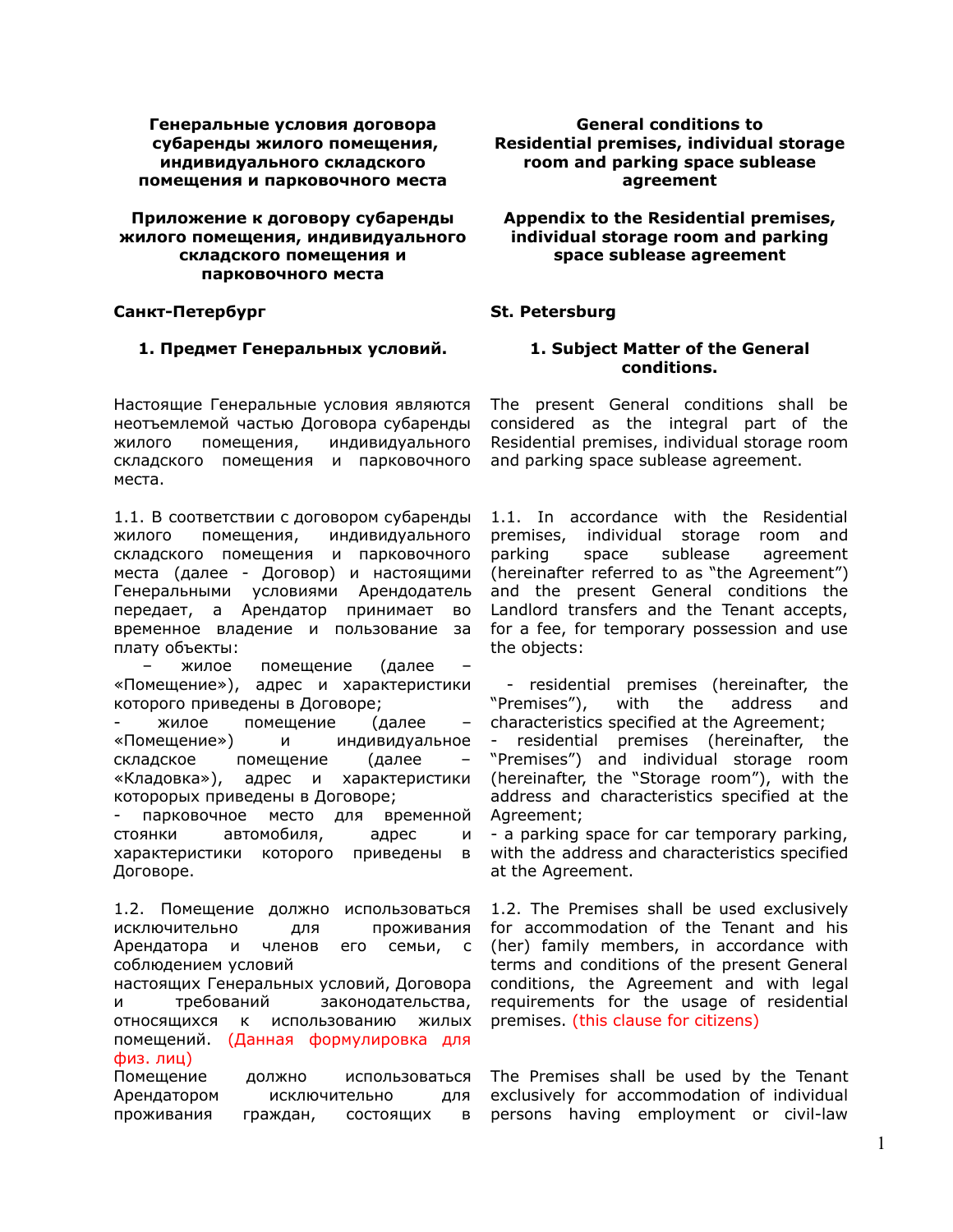трудовых или гражданско-правовых отношениях с Арендатором или граждан, приглашенных Арендатором с целью обучения (далее – «Жильцы») и членов их семьи, с соблюдением условий настоящих Генеральных условий, Договора и требований законодательства, относящихся к использованию жилых помещений. Предоставление Помещения Арендатором для проживания Жильцов осуществляется на безвозмездной основе и не является субарендой Помещения (или его части). (Данная формулировка для юр. лиц)

Кладовка должна использоваться Арендатором строго в соответствии с ее целевым назначением – использование в качестве места для хранения имущества Арендатора.

1.3. Парковочное место должно использоваться Арендатором строго в соответствии с его целевым назначением – для временной стоянки легкового автомобиля.

## **2. Передача и возврат помещения, кладовки и парковочного места.**

2.1. Помещение и/или Кладовка передаются Арендатору в соответствии с Договором и настоящими Генеральными условиями по Акту приема-передачи подписываемому Арендодателем и Арендатором, и считаются переданным Арендатору в дату подписания Aкта приема-передачи. Акт приема-передачи составляется в 2 (двух) экземплярах, имеющих равную юридическую силу. Ключи от Помещения и/или Кладовки передаются Арендатору при подписании Акта приема-передачи.

После подписания Акта приема-передачи у Арендатора есть 3 календарных дня (включая день подписания Акта приема-передачи) для осмотра Помещения и/или Кладовки и направления Арендодателю своих замечаний по состоянию Помещения и/или Кладовки. Замечания по состоянию Помещения и/или Кладовки направляются Арендатором на электронную почту закрепленного за Объектом сервис-менеджера с приложением фотографий (контакты

contractual relations with the Tenant or persons invited by the Tenant for educational purposes (hereinafter, the "Residents") and their family members, in accordance with terms and conditions of the present General conditions, the Agreement and with legal requirements for the usage of residential premises. Accommodation of the Residents in the Premises by the Tenant shall not be subject to remuneration and shall not be considered as sublease of the Premises or a part thereof. (this clause is for companies)

The Storage room shall be used by the Tenant exactly in accordance with its intended purpose – as a place for keeping the Tenant's assets.

1.3. The parking space shall be used by the Tenant in strict compliance with its intended purpose – for car temporary parking.

# **2. Handover and Return of the Premises, Storage room and parking space.**

2.1. The Premises and/or the Storage room shall be handed over to the Tenant in accordance with the Agreement and the present General conditions under the Act of Transfer and Acceptance to be signed by the Landlord and the Tenant, and shall be deemed to be delivered to and accepted by the Tenant as of the date of signing such Act of Transfer and Acceptance. The Act of Transfer and Acceptance is drawn up in two (2) copies, having equal legal force. The keys to the Premises and the Storage room shall be handed over to the Tenant upon signing of the Act of Transfer and Acceptance.

After signing the Act of Transfer and Acceptance, the Tenant has 3 calendar days (including the day of signing the Act of Transfer and Acceptance) to inspect the Premises and / or Storeroom and send his comments on the condition of the Premises and / or Storeroom to the Landlord. Comments on the condition of the Premises and / or Storage rooms sent by the Tenant to the e-mail of the service manager assigned to the Object with attached photos (the contacts of the service manager are indicated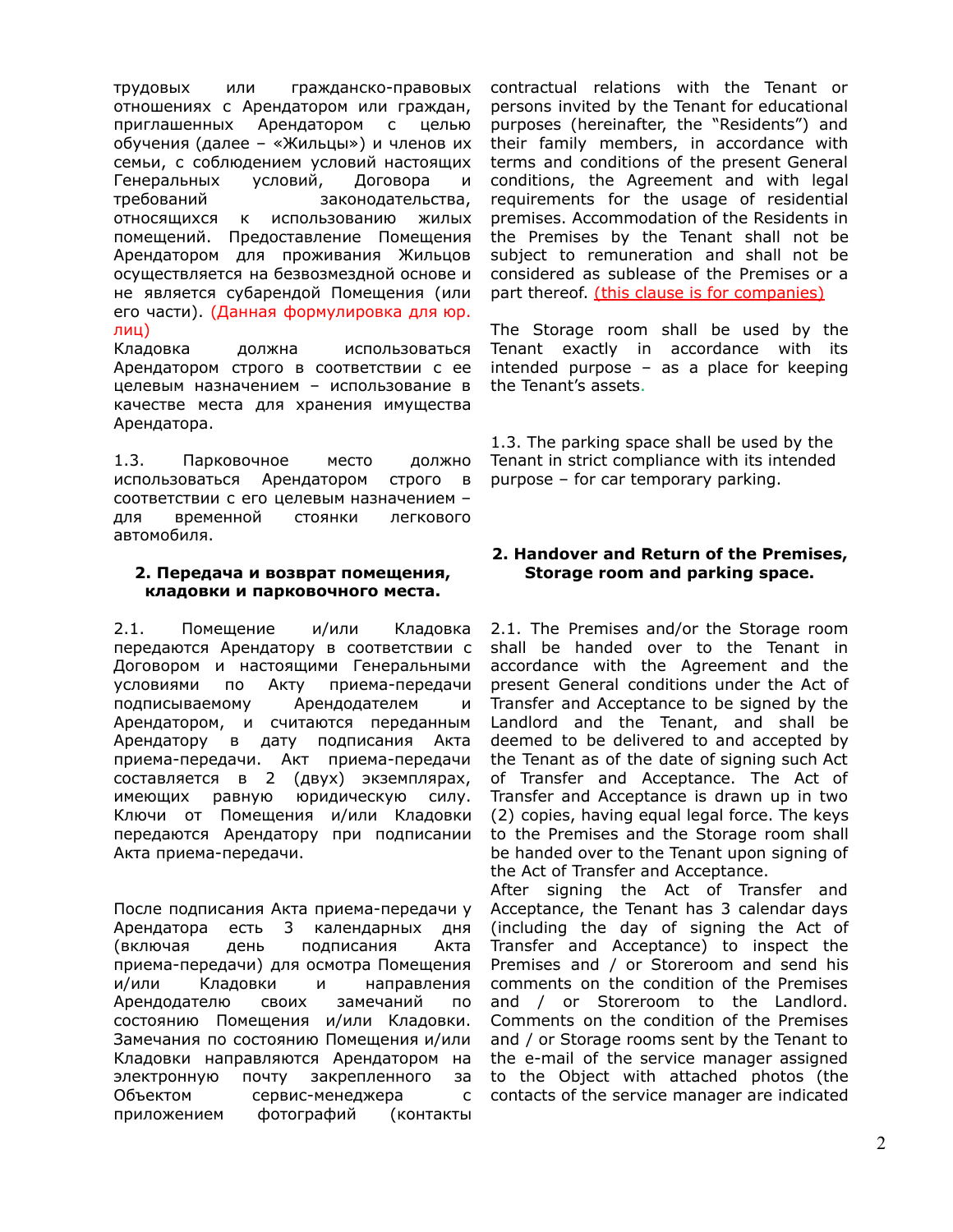сервис-менеджера указаны на официальном сайте [www.satodom.ru](http://www.satodom.ru) в разделе Контакты).

2.2. По окончании Срока субаренды, если только Срок субаренды не продлевается или Стороны не заключают новый договор субаренды Помещения и/или Кладовки, а также в случае досрочного расторжения Договора Арендатор должен возвратить Помещение и/или Кладовку Арендодателю. При возврате Помещение и/или Кладовка должны находиться в надлежащем состоянии, с учетом нормального износа, и в нем не должно находиться имущество Арендатора или третьих лиц.

При возврате Помещения Арендатор должен произвести в нем уборку (включая мойку окон и балконного остекления), чтобы Помещение передавалось Арендодателю в таком же чистом состоянии, в котором было получено. Уборка может быть осуществлена силами Арендатора, либо с привлечением подрядчика – клининговой службы Арендодателя.

В случае, если уборка производится силами Арендодателя, средства будут удержаны из Обеспечительного платежа согласно «Прайс листу на клининговые услуги (Цена услуги (при заказе до выезда)».

При заказе уборки с привлечением клининговой службы Арендодателя необходимо уведомить сервис менеджера не позднее 7 календарных дней до даты окончания договора. Дата уборки должна быть не позднее даты окончания договора. В случае, если уборка производится силами Арендатора, при возврате Помещения качество уборки оценивается Арендодателем по критериям, размещённым на официальном сайте [www.satodom.ru](http://www.satodom.ru) в разделе Документация. Если качество уборки не соответствует указанным критериям, из Обеспечительного платежа будет удержана полная стоимость уборки, указанная в «Прайс листе на клининговые услуги (Цена услуги (после выезда)».

«Прайс лист на клининговые услуги и критерии оценки чистоты (квартиры с мебелью)» и «Прайс лист на клининговые услуги и критерии оценки чистоты (квартиры без мебели)» размещены на

on official website [www.satodom.ru](http://www.satodom.ru) in the Contacts section).

2.2. At the end of the Sublease Term, if only it was not extended or the Parties did not enter into a new agreement on sublease of the Premises and/or the Storage room, or in case of premature termination of the Agreement, the Tenant shall return the Premises and/or the Storage room to the Landlord. Upon return, the Premises and/or the Storage room shall be in a proper condition that corresponds to normal wear and tear, without any Tenant's or third parties' property.

When returning the Premises, the Tenant must clean it (including washing windows and balcony glazing) so that the Premises are transferred to the Landlord in the same clean condition in which it was received. Cleaning can be carried out by the Tenant, or with the involvement of a contractor - the Landlord's cleaning service.

If cleaning is done by the Landlord, the funds will be withheld from the Security Deposit according to the "Price List for Cleaning Services (Service Price (if ordered before departure)".

When ordering cleaning with the involvement of the Landlord's cleaning service, you must notify the service manager no later than 7 calendar days before the end date of the contract. The cleaning date must be no later than the end date of the contract.

If cleaning is carried out by the Tenant, upon returning the Premises, the quality of cleaning is assessed by the Landlord according to the criteria posted on the official website www.satodom.ru in the Documentation section. If the quality of cleaning does not meet the specified criteria, the full cost of cleaning specified in the "Price list for cleaning services (Price of the service (after departure)" will be deducted from the Security Deposit.

"Price list for cleaning services and criteria for assessing cleanliness (apartments with furniture)" and "Price list for cleaning services and criteria for assessing cleanliness (apartments without furniture)" are posted on the official website www.satodom.ru in the Documentation section.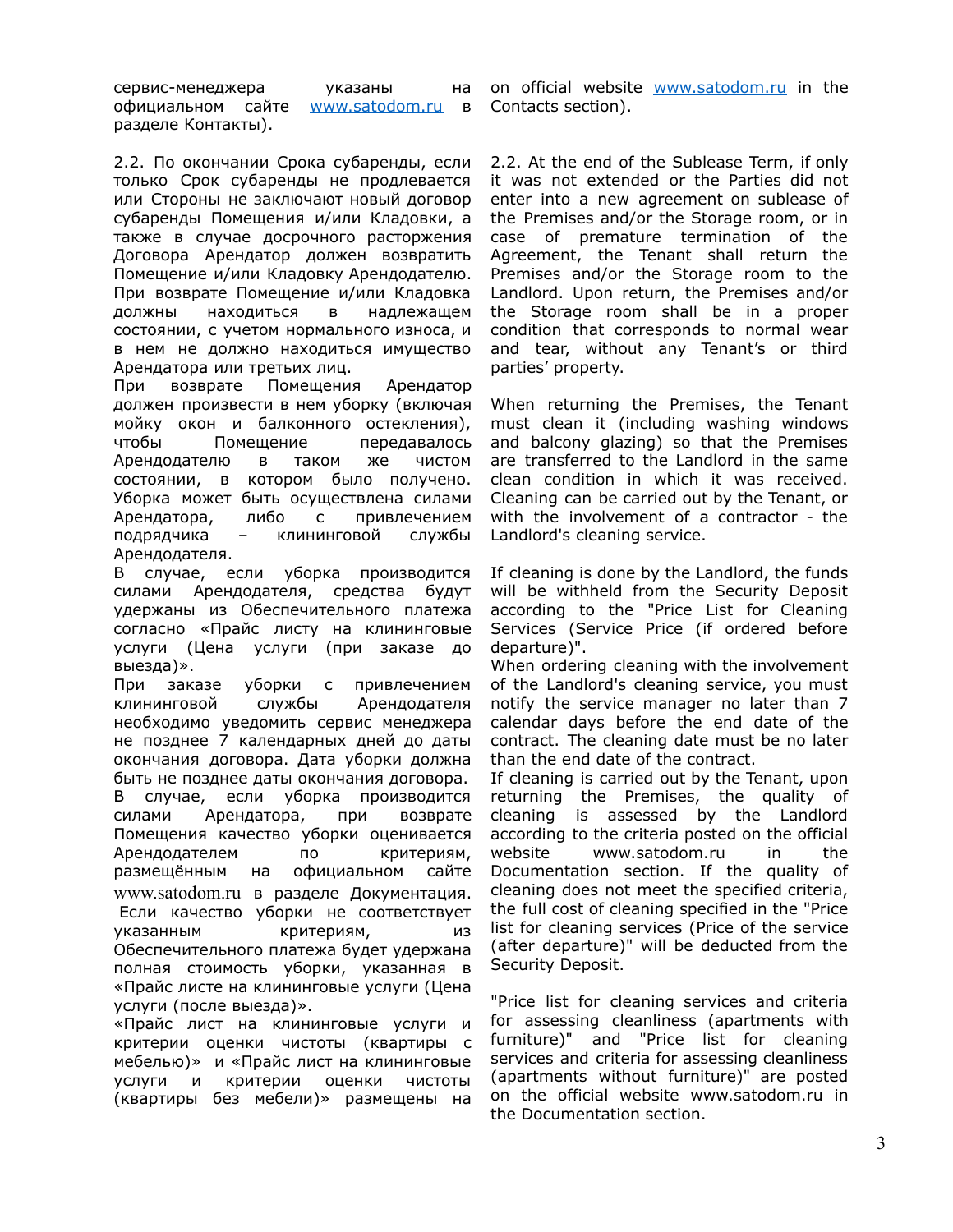официальном сайте [www.satodom.ru](http://www.satodom.ru) в разделе Документация».

Возврат Помещения и/или Кладовки оформляется Актом возврата, подписываемым Сторонами не позднее, чем в течение 2 (двух) дней с даты прекращения действия Договора по какому-либо основанию. При подписании Акта возврата Арендатор передает Арендодателю все имеющиеся у него экземпляры ключей от Помещения и Кладовки, в том числе дубликаты ключей, сделанные Арендатором (при наличии таковых дубликатов ключей), без какой-либо компенсации их стоимости Арендатору.

2.3. При возврате Помещение, Кладовка и имущество Арендодателя должны находиться в состоянии, зафиксированном Актом приема-передачи, с учетом нормального износа.

В целях корректного толкования изложенного, «нормальный износ» не включает в себя: наличие любых загрязнений (на любых поверхностях, включая окна), механических повреждений любых поверхностей, в том числе стен, пола, потолка (не исключая проколы и отверстия, царапины, потертости, сколы). Под «нормальным износом» в отношении стен Помещения понимается наличие не более одного отверстия, сделанного (просверленного/пробитого/и т.п.) Арендатором на одной стене и не более двух отверстий на четырех стенах отдельно взятого Помещения.

К понятию «нормального износа» относятся: появление трещин на стенах, отслоение штукатурки, отклеивание обоев, расслоение напольного покрытия, а также появление иных повреждений, возникших не по вине Арендатора в процессе нормальной эксплуатации Помещения.

В том случае, если количество сделанных Арендатором отверстий в стенах превышает количество, указанное выше, то Арендатор компенсирует затраты Арендодателя на восстановление первоначального состояния стен путем удержания нижеуказанной суммы из Обеспечительного платежа. Арендодателем рассчитывается и удерживается стоимость ремонта той стены полностью, на которой

Return of the Premises and/or the Storage room and the key to them shall be documented by the Act of Return to be signed by the Parties not later than on the 2 (second) day after termination of the Agreement due to any grounds. Upon signing of the Act of Return the Tenant shall hand over to the Landlord all keys to the Premises and/or the Storage room, including the copies made by the Tenant or by the Residents (if any), without any compensation of the costs thereof to the Tenant.

2.3. Upon return the Premise, the Storage room and the property of the Landlord shall be in a condition fixed in the Act of Transfer and Acceptance in consideration of normal wear.

For the correct interpretation of the above, "normal wear and tear" does not include: the presence of any dirt (on any surfaces, including windows), mechanical damage to any surfaces, including walls, floors, ceilings (not excluding punctures and holes, scratches, abrasions , chips). "Normal wear and tear" in relation to the walls of the Premises means the presence of no more than one hole made (drilled / punched / etc.) by the Tenant on one wall and no more than two holes on four walls of a separate Premises.

The concept of "normal wear and tear" includes: the appearance of cracks on the walls, peeling of plaster, peeling off the wallpaper, delamination of the floor covering, as well as the appearance of other damage that arose through no fault of the Tenant during the normal operation of the Premises. In case the number of the holes made by the Tenant exceeds the number above, the Tenant shall compensate for the Landlord's expenses for restoring the initial condition of the walls and the through the amount below shall be withheld from the Security Deposit. The Landlord shall calculate and withhold the cost of repairs of the whole wall with holes based on the cost of the repair works to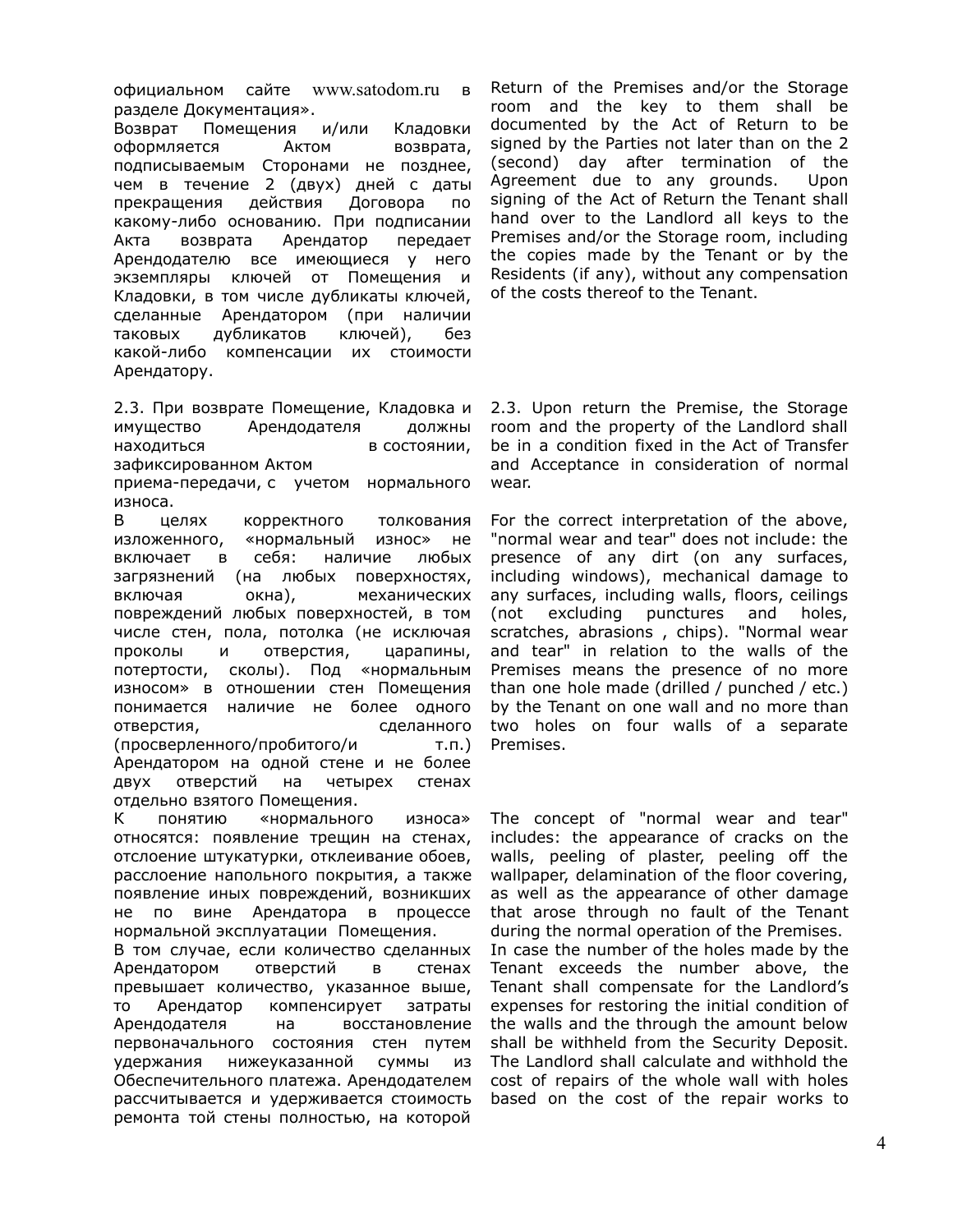присутствуют отверстия, исходя из стоимости ремонтных работ по приведению стены в первоначальное состояние (покраска стен): – 1 500,00 рублей/1 погонный метр с учетом расходных материалов

– 2 000,00 рублей/1 погонный метр с учетом расходных материалов если необходимо будет переклеивать обои.

Стоимость ремонта стен удерживается в вышеописанном порядке и в случае выявления загрязнений, которые не подлежат устранению посредством их мытья, а также в случае выявления незначительных царапин, потертостей и сколов (прочих незначительных дефектов на стенах), которые возможно устранить покраской стен и/или переклеиванием обоев.

Стоимость ремонта стен при наличии более серьезных повреждений, для устранения которых недостаточно произвести только покраску стен и/или переклеиванием обоев, рассчитывается индивидуально.

Если при возврате Помещения, Кладовки и имущества Арендодателя Арендатором, окажется, что Помещение имеет дополнительные повреждения, возникшие по вине Арендатора, Арендодатель:

принимает Помещение, Кладовку и имущество с указанием в Акте возврата обнаруженных несоответствий с Актом приема-передачи и положениями настоящих Генеральных условий. В этом случае Арендодатель удерживает сумму Обеспечительного платежа до 20 (двадцати) рабочих дней с даты подписания Акта, направляет Арендатору смету (составленную третьим лицом), которой означен размер суммы, подлежащей оплате за устранение ущерба и срок, в течение которого Помещение и/или Кладовка и/или имущество Арендодателя будет приведено в состояние, в котором было передано Арендатору. Арендатор в течение 5 (пяти) рабочих дней с даты получения вышеозначенной сметы оплачивает Арендодателю данную сумму и арендную плату за срок, в течение которого Помещение и/или Кладовка и/или имущество Арендодателя приводится в первоначальное состояние, но не более чем за 3 (три) месяца.

restore the wall to its initial condition (painting of the walls):

– 1500.00 rubles/1 running meter including consumables

– 2,000.00 rubles / 1 running meter, including consumables, if necessary, re-glue the wallpaper.

The cost of wall repairs is deducted in the above-described manner and in case of detection of contamination that cannot be eliminated by washing them, as well as in case of revealing minor scratches, scuffs and chips (other minor defects on the walls), which can be eliminated by painting the walls and / or re-gluing wallpaper.

The cost of repairing walls in the presence of more serious damage, for the elimination of which it is not enough to paint the walls and / or re-glue the wallpaper, is calculated individually.

Should the Tenant return the Premises, the Storage room and the property of the Landlord in a condition that does not comply with the stated above through the Tenant's fault, the Landlord will:

accept the Premises, the Storage room and the property, indicating the observed non-compliance with the present General conditions in the Act of Return. In this case the Landlord shall withhold the amount of Security Deposit, within period up to twenty (20) business days after the signing date of the Act delivers to the Tenant an estimate (drawn up by a third party) indicating the amount payable for the rectification of damage and the period required to bring the Premises and/or the Storage room and/or the Landlord's property in the condition, in which it was overhand to the Tenant. The Tenant within five (5) business days after receipt of the mentioned estimate pays to the Landlord the mentioned amount and the rent for the period of bringing the Premises and/or the Storage room and/or the Landlord's property to the initial condition, however, not to exceed three (3) months.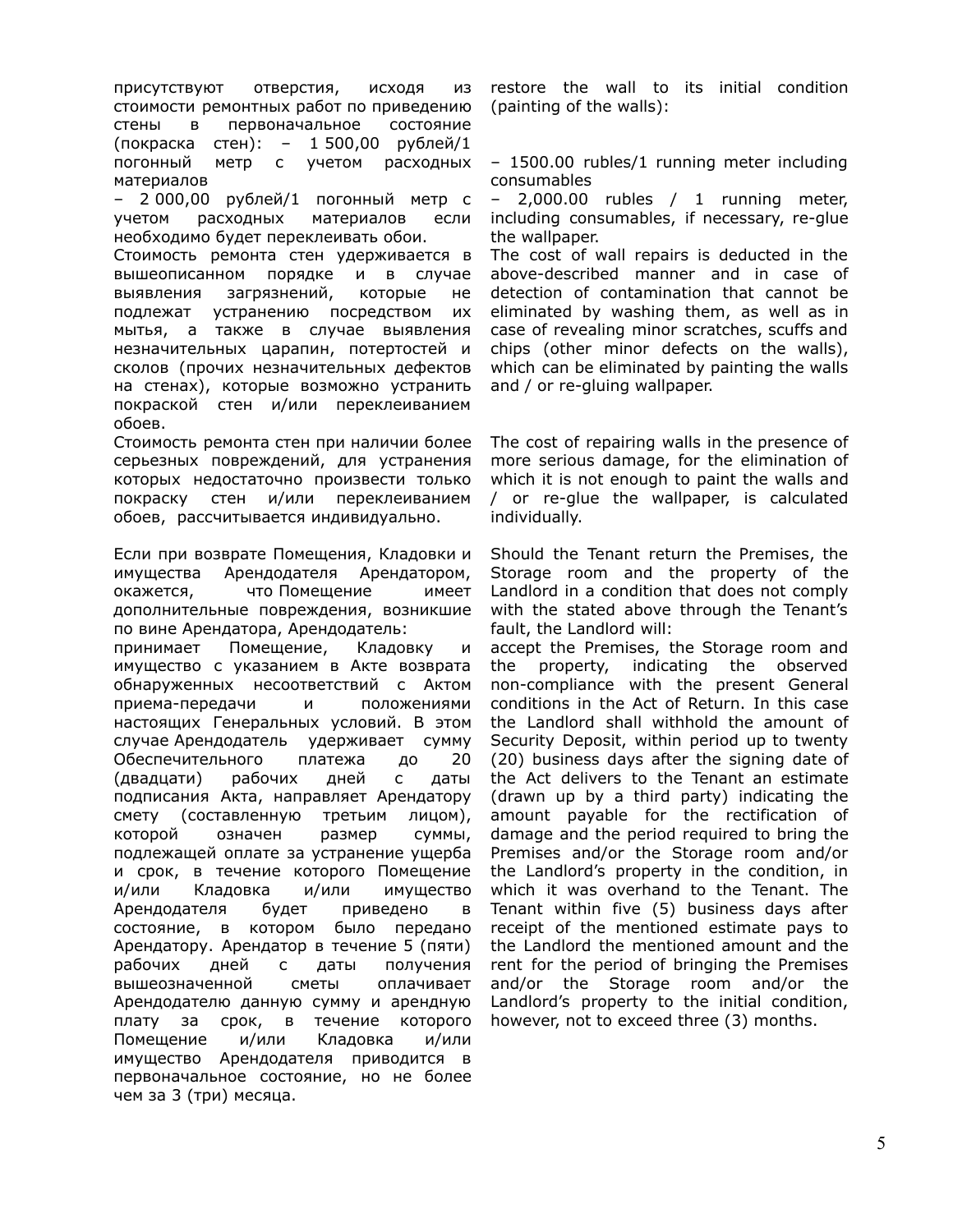2.4. Парковочное место передается Арендатору в соответствии с Договором и настоящими Генеральными условиями по Акту приема-передачи, подписываемому Арендодателем и Арендатором, и считается переданным Арендатору в дату подписания Aкта приема-передачи.

В дату подписания Сторонами Акта приема-передачи парковочного места Арендодатель передает Арендатору пульт для открывания ворот паркинга.

2.5. Возврат парковочного места происходит и оформляется идентично возврату Помещения и/или Кладовки.

# **3. Арендная плата, Обеспечительный платеж, оформление документов.**

3.1. Арендатор обязан оплачивать Арендную плату в течение Срока субаренды, начиная с даты подписания Сторонами Актов приема-передачи Помещения, Кладовки и парковочного места.

Размер ежемесячной арендной платы за Помещение и Кладовку (далее – Арендная плата) формируется как сумма составляющих:

- арендная плата за Помещение (НДС не облагается основании п.п. 10 п. 2 ст. 149 НК РФ);

- коммунальные услуги в отношении Помещения, включая НДС 20%;

- аренда предметов меблировки, бытовой техники Помещения, включая НДС 20%;

- арендная плата за Кладовку, включая НДС 20% (при аренде Кладовки).

Определение «коммунальные услуги» в целях настоящих Генеральных условий и Договора предполагает определенную фиксированную сумму, сформированную Арендодателем с тем, чтобы данная сумма, подлежащая уплате ежемесячно в качестве составляющей Арендной платы, не подлежала изменению в течение срока действия заключенного Договора.

Соответственно, Арендатор в течение срока действия Договора несет расходы, возникающие в ходе эксплуатации Помещения (коммунальные), исключительно в размере, предусмотренном выше.

2.4. The parking space shall be handed over to the Tenant in accordance with the Agreement and the present General conditions under the Act of Transfer and Acceptance to be signed by the Landlord and the Tenant, and shall be deemed to be delivered to and accepted by the Tenant as of the date of signing such Act of Transfer and Acceptance.

On the day when the Parties sign the Act of Transfer and Acceptance of the parking space the Landlord shall hand over a remote for opening the parking gates to the Tenant.

2.5. The return of the parking space shall be effected and documented in the same way as it is done for the Premises and/or the Storage room.

## **3. Rent, Security Deposit, Documentation.**

3.1. The Tenant shall pay the Rent during the Sublease Term starting from the date of signature of the Act of Transfer and Acceptance of the Premises, the Storage room and parking space.

The monthly rent for the Premises and the Storage room ("the Rent") consists of the following:

- the rent for the Premises (not subject VAT under clause 2(10) of article 149 of the Russian Tax Code);

- utilities for the Premises, including 20% VAT;

- lease of furniture and household appliances in the Premises, including 20% VAT;

- the rent for the Storage room, including 20% VAT (if the Storage room is rented).

For the purpose of these General conditions and the Agreement, the term "utilities" means a certain fixed amount determined by the Landlord so that this amount payable on a monthly basis as part of the Rent is not subjected to change during the term of the Agreement.

Accordingly, during the term of the Agreement the Tenant shall bear costs arising during the use of the Premises (utility costs) only to the extent specified above.

The rent for the parking place shall be specified in the Agreement separately.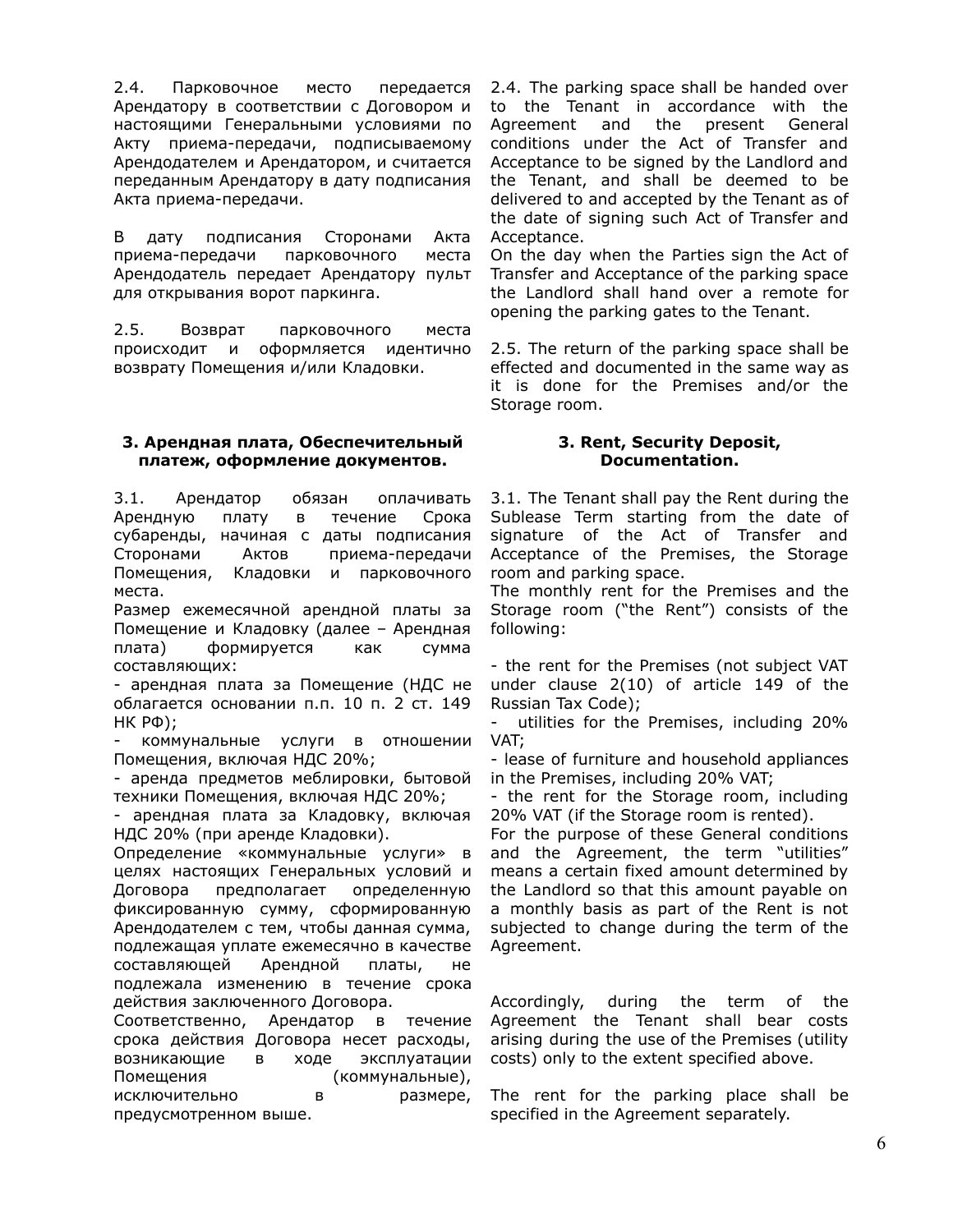Арендная плата за парковочное место указывается в Договоре отдельно.

3.2. В отношении Помещения и Кладовки.

В течение 5 (пяти) дней с даты подписания Договора, но не позднее даты начала срока субаренды Арендатор обязуется перечислить Арендодателю Обеспечительный платеж в размере Арендной платы (в размере, указанном в п. 3.1.) за один месяц в качестве обеспечения выполнения Арендатором условий настоящих Генеральных условий и Договора (далее – «Обеспечительный платеж»).

Кроме того, в течение 5 (пяти) дней с даты подписания Договора, но не позднее даты начала срока субаренды Арендатор обязуется перечислить Арендодателю сумму, равную Арендной плате за один месяц (в размере, указанном в п. 3.1.), данная сумма будет зачтена в качестве оплаты последнего месяца Срока субаренды.

3.3. В отношении Помещения, Кладовки и парковочного места. В течение 5 (пяти) дней с даты подписания Договора, но не позднее даты начала срока субаренды Арендатор обязуется перечислить Арендодателю обеспечительный платеж в размере Арендной платы (в размере, указанном в п. 3.1.) за один месяц в качестве обеспечения выполнения Арендатором условий настоящих Генеральных условий и Договора (далее – «Обеспечительный платеж»).

Кроме того, в течение 5 (пяти) дней с даты подписания Договора, но не позднее даты начала срока субаренды Арендатор обязуется перечислить Арендодателю сумму, равную Арендной плате за один месяц (в размере, указанном в. п. 3.1.), данная сумма будет зачтена в качестве оплаты последнего месяца Срока субаренды.

3.4. Ежемесячная Арендная плата за Помещение, Кладовку и парковочное место уплачивается Арендатором Арендодателю авансом, в течение 2 (двух) дней с начала текущего месяца, без выставления счета от Арендодателя. Арендная плата за первый полный или неполный месяц Срока субаренды Помещения, Кладовки и парковочного места, в течение которого

3.2. Concerning the Premises and the Storage room. Within five (5) days after the signing date of the Agreement but no later than the beginning of the sublease term the Tenant shall pay to the Landlord a Security Deposit equal to the one-month Rent

(in the amount as specified in clause 3.1.) as security for the performance by the Tenant of the terms of the General conditions and Agreement (hereinafter, the "Security Deposit").

In addition, within five (5) days after signing the Agreement but no later than the beginning of the sublease term the Tenant shall pay to the Landlord the amount equal to the one-month Rent (in the amount specified in clause 3.1.). The mentioned amount will be credited for payment of the last month of the sublease.

3.3. Concerning the Premises, the Storage room and the parking space. Within five (5) days after signing the Agreement but no later than the beginning of the sublease term the Tenant shall pay to the Landlord a security deposit equal to the one-month Rent (in the amount specified in clause 3.1.) as security for the performance by the Tenant of the terms of the General conditions and Agreement (hereinafter, the "Security Deposit").

In addition, within five (5) days after signing the Agreement but no later than the beginning of the sublease term the Tenant shall pay to the Landlord the amount of the Rent for one month (in the amount specified in clause 3.1.). The mentioned amount will be credited for payment of the last month of the sublease.

3.4. The monthly Rent for the Premises, the Storage room and parking space shall be paid by the Tenant to the Landlord in advance, within two (2) days from the beginning of the current month, without issuing an invoice from the Landlord. The Rent for the first complete or incomplete month of the Sublease Term for the Premises, the Storage room and parking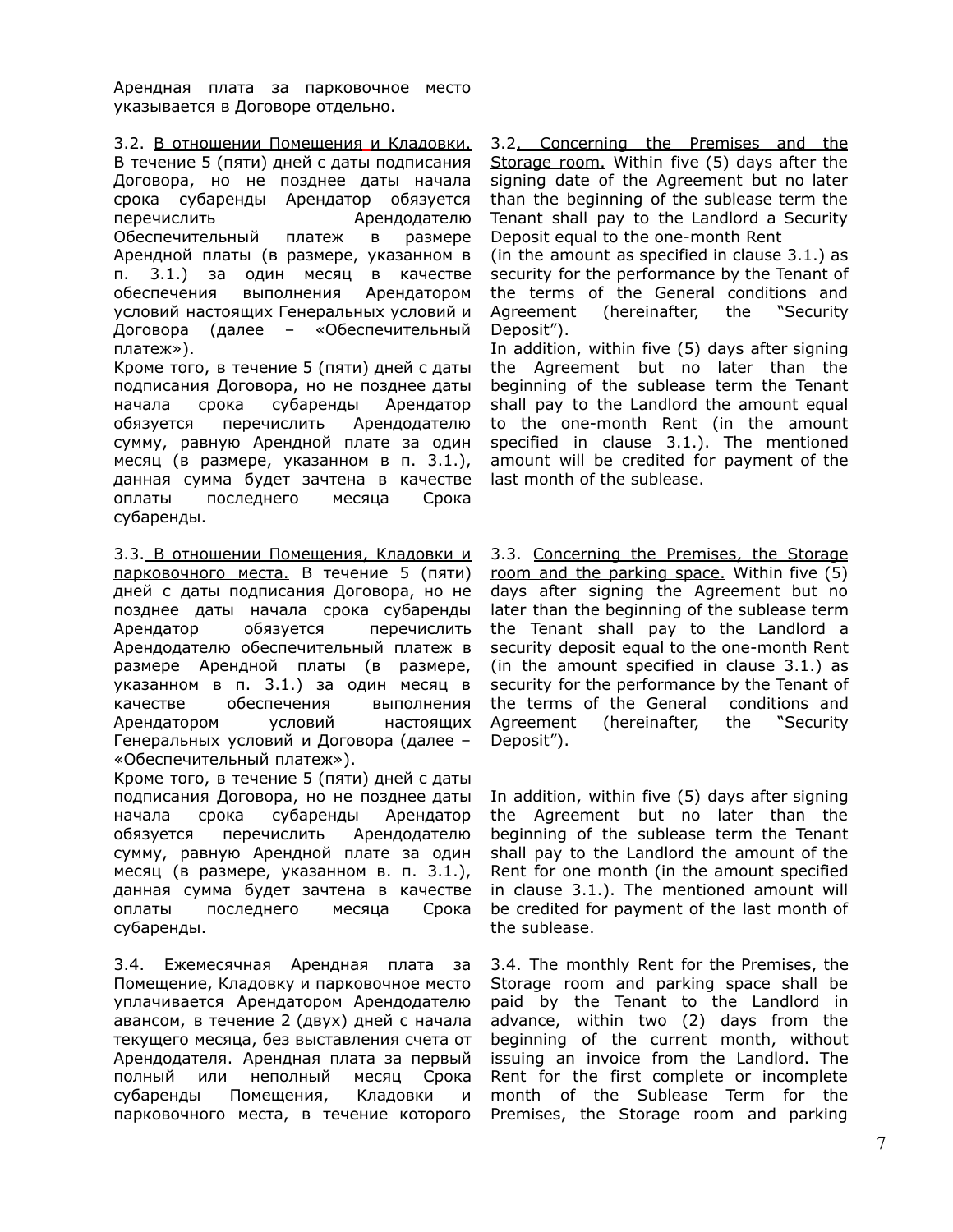были подписаны Акты приема-передачи, рассчитывается пропорционально количеству дней, оставшихся до конца месяца, и уплачивается не позднее дня подписания Актов приема-передачи.

3.5. Арендатор вправе возложить обязательство по уплате ежемесячной Арендной платы на третье лицо при условии письменного уведомления Арендодателя и корректно оформленных платежных документов. Периодичность возложения Арендатором вышеназванной обязанности на третье лицо обуславливается интересами Арендатора.

3.6. После расторжения (истечения срока действия) Договора Арендодатель обязуется вернуть Арендатору сумму обеспечительного платежа после удержания следующих сумм: (а) причитающиеся по настоящим Генеральным условиям суммы, обязанность по уплате которых возникла до расторжения (истечения срока действия) Договора, включая просроченную задолженность; (б) штрафы и пени, причитающиеся к уплате Арендатором до момента расторжения (истечения срока действия) Договора; (в) компенсация, уплачиваемая Арендодателю по настоящим Генеральным условиям, в том числе, в частности, в возмещение ущерба, причиненного Помещению, Кладовке другому имуществу Арендодателя.

Обеспечительный платеж подлежит возврату Арендатору в течение 5 (пяти) рабочих дней с даты подписания Акта возврата при условии отсутствия замечаний у Арендодателя к состоянию Помещения и Кладовки в соответствии с п. 2.3. настоящих Генеральных условий. В течение Срока субаренды Арендодатель вправе использовать сумму обеспечительного платежа полностью или частично в счет Арендной платы или других платежей, подлежащих уплате Арендатором по настоящим Генеральным условиям и Договору, а также других сумм, которые не были уплачены Арендатором в установленные настоящими Генеральными условиями и Договором сроки, и сумм в покрытие расходов Арендодателя, понесенных в результате нарушения Арендатором условий настоящих

space during which the Acts of Transfer and Acceptance are executed shall be calculated pro-rata to the number of days remaining to the end of the month and shall be paid not later than on the day of signing the Acts.

3.5. The Tenant has the right to impose an obligation of payment monthly rent on the third party upon condition of written notification of the Landlord and correctly formalized billing documents. Frequency of imposing the above-mentioned obligation by the Tenant on the third party is determined by the interests of the Tenant.

3.6. Upon termination (expiration) hereof of the Agreement, the Landlord shall return the Security Deposit to the Tenant with the deduction of: (a) arrears of amounts due and payable under the present General conditions before termination (expiration) of the Agreement, including outstanding payments; (b) fines and penalties due and payable by the Tenant under the Agreement before its termination (expiration); (c) compensation due and payable to the Landlord under the present General conditions, including, but not limited to, compensation for damages caused to the Premises, the Storage room or any other property of the Landlord.

The Security Deposit shall be refunded to the Tenant within five (5) working days after the signing date of the Act of return if the Landlord have not any claims to condition of Premise and the Storage room in according to clause 2.3 of present General conditions . The Landlord may use or apply during the Sublease Term the whole or any part of the Security Deposit to the extent required for the payment of any Rent or other payments due and payable by the Tenant under the present General conditions and the Agreement, as well as other sums to which the Tenant may be in default in prescribed by the present General conditions and the Agreement terms, or for any sum which the Landlord may expend by reason of the Tenant's default any of the present General conditions and the Agreement hereof. In the event of such use (application), the Tenant shall within five (5) days make an additional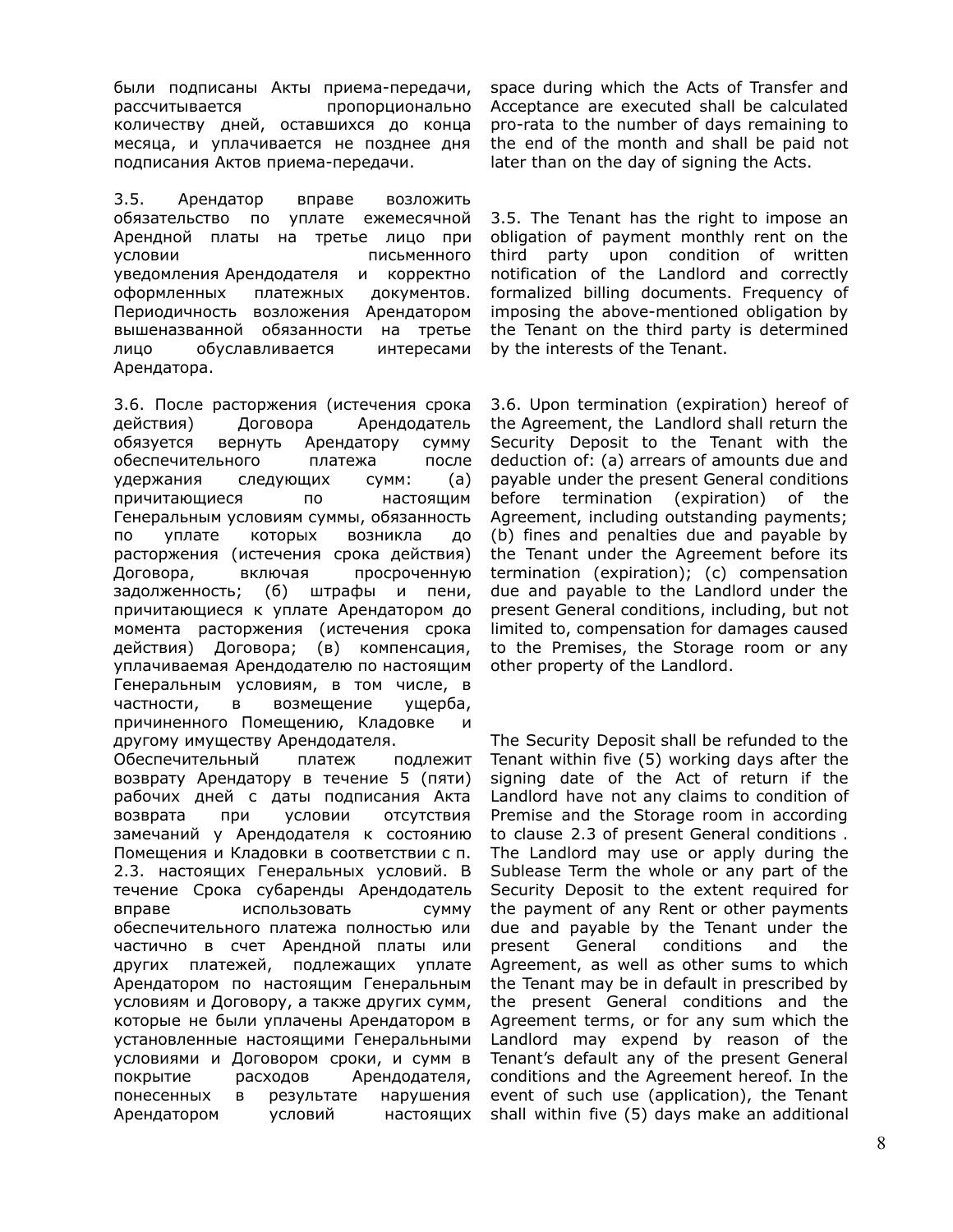Генеральных условий и Договора. В случае такого удержания в течение 5 (пяти) дней Арендатор обязан перечислить Арендодателю дополнительные средства с тем, чтобы в течение всего Срока субаренды размер Обеспечительного платежа составлял не менее суммы Арендной платы за один месяц.

3.7. Сторонами согласовано ежемесячное оформление документов, осуществляемое в следующем порядке:

в течение пяти рабочих дней с даты окончания очередного месяца Срока субаренды Помещения и Кладовки Арендодатель оформляет и направляет Арендатору посредством электронной почты (на электронный адрес, указанный Арендатором при заключении Договора) УПД (универсальный передаточный документ). Арендатор, со своей стороны, обязуется оформить вышеназванный документ и в течение 2 рабочих дней с даты получения направить его Арендодателю посредством электронной почты.

В случае, если Арендатор не исполняет вышеназванное обязательство в указанные сроки, Арендодатель вправе считать действительным УПД, оформленный Арендодателем в одностороннем порядке.

# **4. Порядок расчетов. 4. Settlements.**

4.1. Все суммы, которые должны быть уплачены Арендодателю по настоящим Генеральным условиям и Договору, должны быть перечислены на банковский счет, указанный в настоящих Генеральных условиях.

4.2. Все банковские комиссии и сборы, подлежащие оплате в соответствии с настоящими Генеральными условиями и Договором, оплачиваются Арендатором.

4.3. В случаях, предусмотренных законодательством РФ, Арендодатель направляет Арендатору кассовый чек. Кассовый чек передаётся Арендатору посредством электронной почты (на электронный адрес, указанный Арендатором при заключении Договора) либо на абонентский номер, указанный Арендатором, до совершения расчетов. При этом кассовый чек на бумажном

deposit with the Landlord so that at all times during the Sublease Term there shall be deposited with the Landlord not less than the amount of the Rent for one (1) month.

3.7. The parties agreed on completion of documents on a monthly basis carried out as follows:

within five working days after the end of another month of the Sublease Term the Landlord shall execute and send to the Tenant by email (to the email address specified by the Tenant at the conclusion of the Agreement) a UTD (a universal transfer document). The Tenant, on its part, undertakes to complete the above-mentioned document and send it to the Landlord by email within 2 working days from date of its receipt.

If the Tenant fails to fulfil the above obligation within the agreed terms, the Landlord shall be entitled to accept the UTD completed by the Landlord as valid.

4.1. All amounts payable to the Landlord under the present general conditions and the Agreement hereunder shall be paid to the bank account mentioned in the present General conditions.

4.2. All bank commission and fees payable according to the present General conditions and the Agreement shall be paid by the Tenant.

4.3. In cases provided for by the Russian laws, the Landlord shall send receipts to the Tenant. A receipt shall be transferred to the Tenant through e-mail (to the e-mail address specified by the Tenant when signing the Agreement) or the subscriber number specified by the Tenant, before the settlement. However, a receipt in hard copy shall not be printed by the Landlord or sent to the Tenant. The receipt shall be generated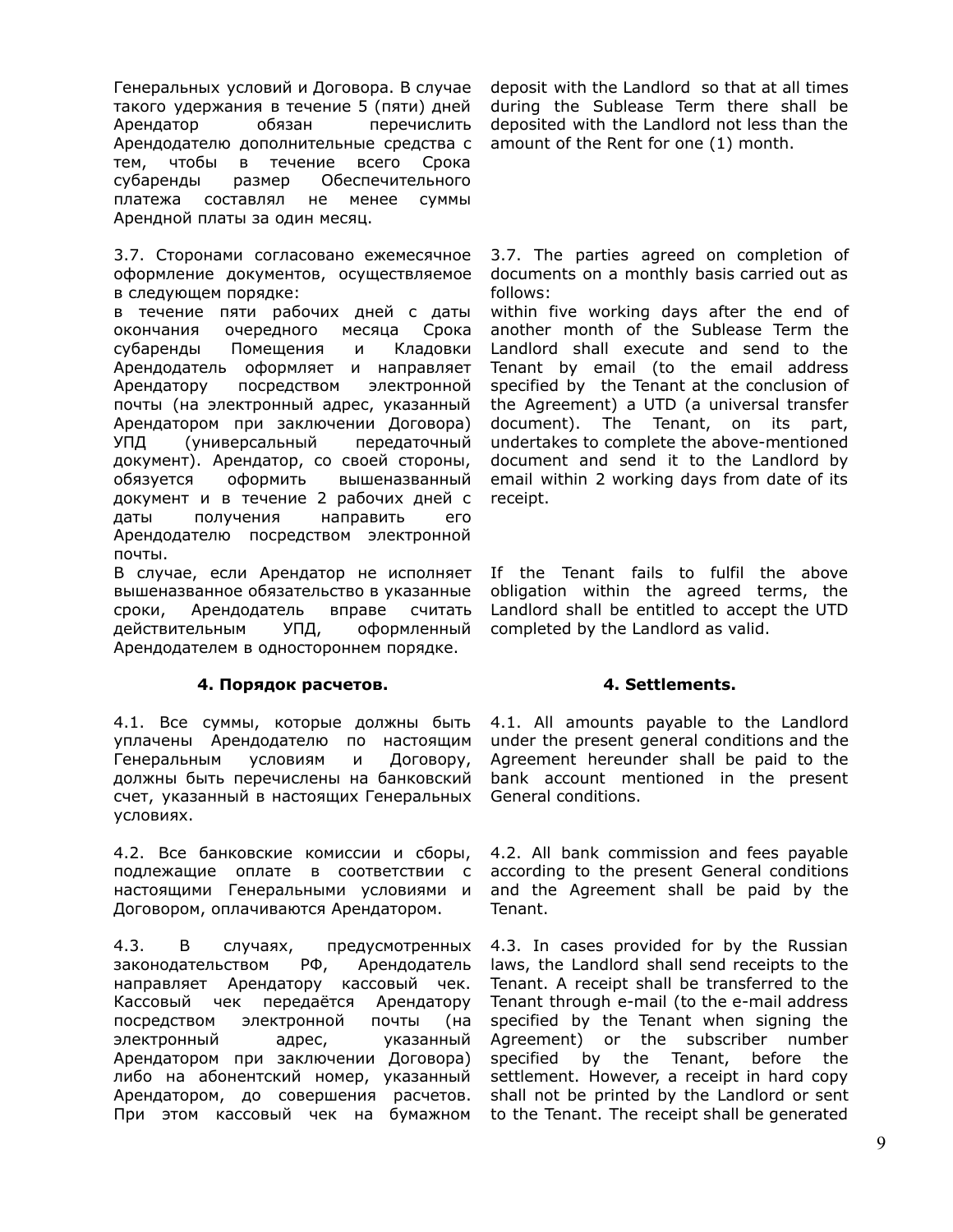носителе Арендодателем не печатается и не передаётся Арендатору. Кассовый чек должен быть сформирован не позднее рабочего дня, следующего после дня поступления денежных средств на расчетный счет Арендодателя.

# **5. Обслуживание и ремонт. 5. Maintenance and Repair.**

5.1. В течение всего Срока субаренды Арендодатель несет ответственность по проведению капитального и текущего ремонта Помещения и Кладовки, их технических систем, оборудования и другого имущества Арендодателя, находящегося в Помещении и в Кладовке. Арендодатель несет затраты на обеспечение Помещения телекоммуникационными услугами. Расходы, связанные со спутниковым телевидением и телефонией, оплачиваются Арендатором самостоятельно. Арендодатель обязуется в разумные сроки заранее уведомлять Арендатора о проведении запланированных работ по ремонту и обслуживанию в Помещении, или в Кладовке, или примыкающих к нему местах общего пользования в Здании.

5.2. В течение всего Срока субаренды Арендатор обязуется поддерживать Помещение, Кладовку и прилегающие места общего пользования в Здании в чистоте и порядке и нести сопутствующие расходы. В случае необходимости проведения ремонта в Помещении, в Кладовке, ремонта оборудования, мебели или другого имущества Арендодателя, находящегося в Помещении или в Кладовке, Арендатор обязуется немедленно уведомить Арендодателя об этом посредством отправления письма на электронный адрес Арендодателя, или посредством заявления, адресованного на фактический адрес Арендодателя. Необходимые реквизиты для информирования Арендодателя указаны в реквизитах сторон в последнем пункте Договора. Дополнительно к другим финансовым обязательствам по настоящим Генеральным условиям и Договору Арендатор также обязуется возмещать Арендодателю все расходы по ремонту Помещения или Кладовки, их технических систем, оборудования, мебели и другого имущества Арендодателя, находящегося в

no later than the working day following the day of receipt of the money to the Landlord's settlement account.

5.1. The Landlord within the entire Sublease Term shall be responsible for capital and current repair of the Premises and the Storage room, their technical systems, equipment and other property of the Landlord located at the Premise and the Storage room.

The Landlord shall bear costs of provision of telecommunication services in the Premise. Satellite TV and telephony costs will paid by Tenant. The Landlord shall notify the Tenant reasonably in advance of any scheduled repair and maintenance works in the Premises, or in the Storage room or in the adjacent common areas of the Building.

5.2. The Tenant shall within the entire Sublease Period maintain and keep the Premises, he Storage room and the adjacent common areas in the Building in good and clean condition, and bear related costs and expenses. In case of necessity to repair the Premises, the Storage room, their equipment, furniture or any property of the Landlord located in the Premises or in the Storage room the Tenant shall promptly inform the Landlord by sending an e-mail or by putting in an application to the Landlord. All necessary information for informing is in the last clause of the Agreement. The Tenant, in addition to his other payment obligations under the present General conditions and the Agreement, shall fully compensate the Landlord for all costs and expenses related to the repair of the Premises or the Storage room, their technical systems, equipment, furniture and other property of the Landlord located in the Premises or in the Storage room if such repair is caused by reasons dependent on the Tenant.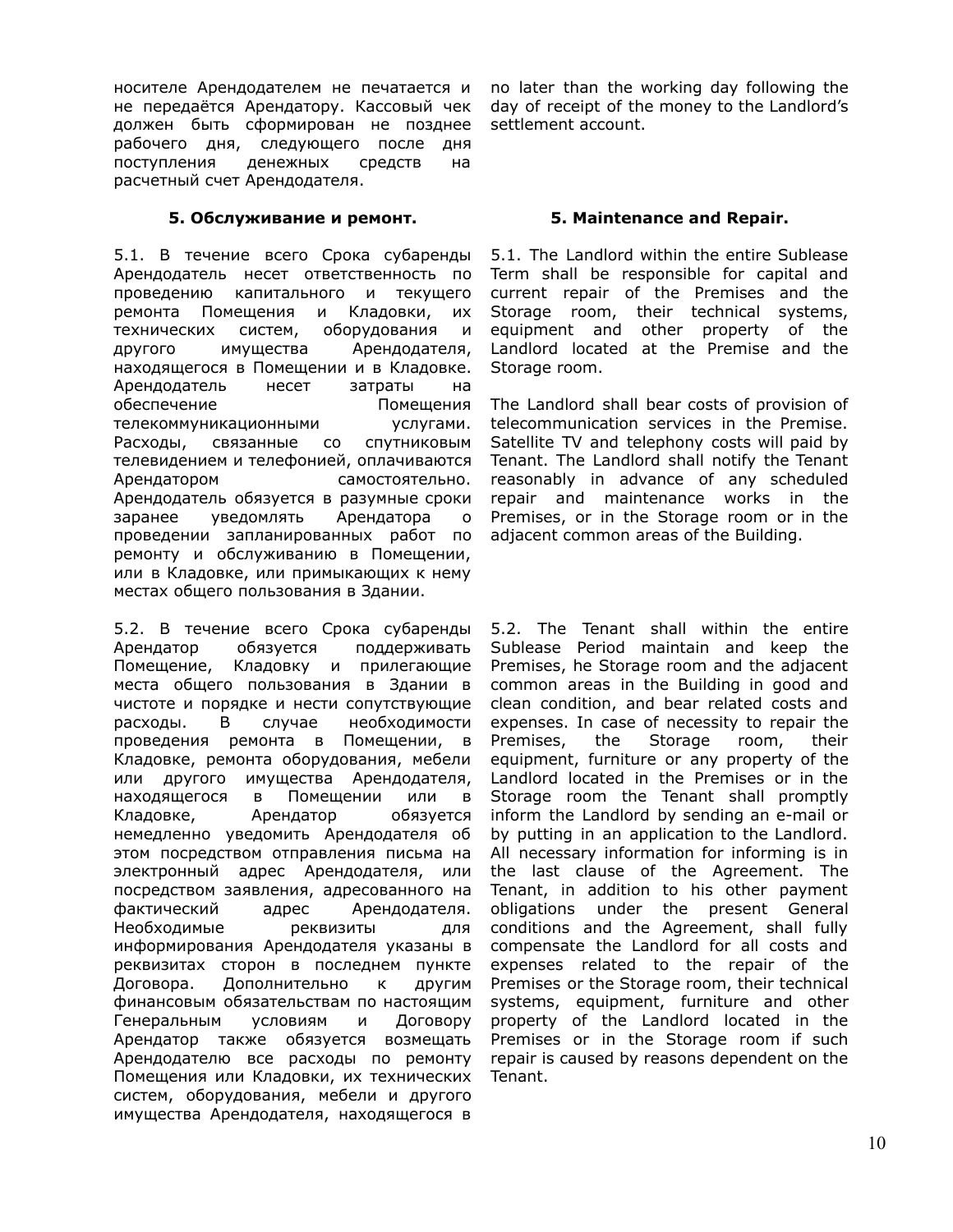Помещении или в Кладовке, если необходимость ремонта вызвана обстоятельствами, ответственность за наступление которых несет Арендатор.

5.3. Арендатор обязуется самостоятельно и за свой счет осуществлять обслуживание и ремонт оборудования и другого имущества Арендатора, установленного или хранящегося в Помещении или в Кладовке Арендатором.

5.4. Арендатор не вправе производить каких-либо улучшений и изменений в Помещении, Кладовке или Здании, а также не вправе устанавливать дополнительное оборудование или технические системы в Помещении, Кладовке или Здании без предварительного письменного согласия Арендодателя. Любое оборудование или мебель, или иное имущество Арендодателя, находящееся в Помещении или в Кладовке, и которое Арендатор не пожелает иметь, должно быть возвращено Арендодателю и не может быть убрано из Помещения или из Кладовки без согласия Арендодателя. Если иное не согласовано Сторонами в письменном виде, Арендатор не вправе требовать возмещения расходов в связи с произведенными им улучшениями или изменениями в Помещении, Кладовке или Здании.

# **6. Субаренда и уступка прав. 6. Subleasing and Assignment.**

6.1. Арендатор не имеет право передавать права и обязательства (в т. ч. субаренда Помещения и/или Кладовки и/или парковочного места, передача в залог (ипотеку), передача в качестве вклада в уставной капитал юридических лиц) по настоящим Генеральным условиям и Договору в отношении всего Помещения или его части и/или Кладовки и/или парковочного места третьему лицу.

Размещение в Помещении каких-либо третьих лиц, за исключением Арендатора и совместно проживающих с ним членов его семьи, не разрешается.

# **7. Права и обязанности Арендатора. 7. Tenant's Covenants and Rights.**

7.1. Арендатор обязуется соблюдать требования всех санитарных, технических, противопожарных норм и требований, правил безопасности и других требований,

5.3. The Tenant shall perform and bear the costs and expenses for the maintenance and repair of the Tenant's equipment and other property installed or kept in the Premises or in the Storage room by the Tenant.

5.4. No improvements, alterations of the Premises, the Storage room or the Building of whatever nature shall be allowed for the Tenant and no additional equipment, technical systems can be installed by the Tenant in the Premises, the Storage room or in the Building without a prior written consent of the Landlord. Any equipment or furniture or other property of the Landlord located in the Premises or in the Storage room and not desired by the Tenant must be returned to the Landlord and may not be removed from the Premises or from the Storage room without the Landlord's consent. Unless otherwise agreed by the Parties in writing, the Tenant shall not be entitled to any compensation for the costs of improvements or alterations to the Premises, the Storage room performed by the Tenant.

6.1. The Tenant shall not be entitled to assign the rights and obligations (including sublease of the Premises and/or the Storage room and/or the parking space, its provision for pledge (mortgage), contribution to the authorized capital of legal entities) under the present General conditions and the Agreement with respect to the entire premises or a part thereof and/or the Storage room and/or the parking space to any third party.

Accommodation in the Premises of any third persons, with the exception of the Tenant and members of his family cohabiting with him, shall not be permitted.

7.1. The Tenant shall observe and cause the Residents to observe all sanitary, technical, fire-protection, safety and other rules and regulations applicable to the usage of the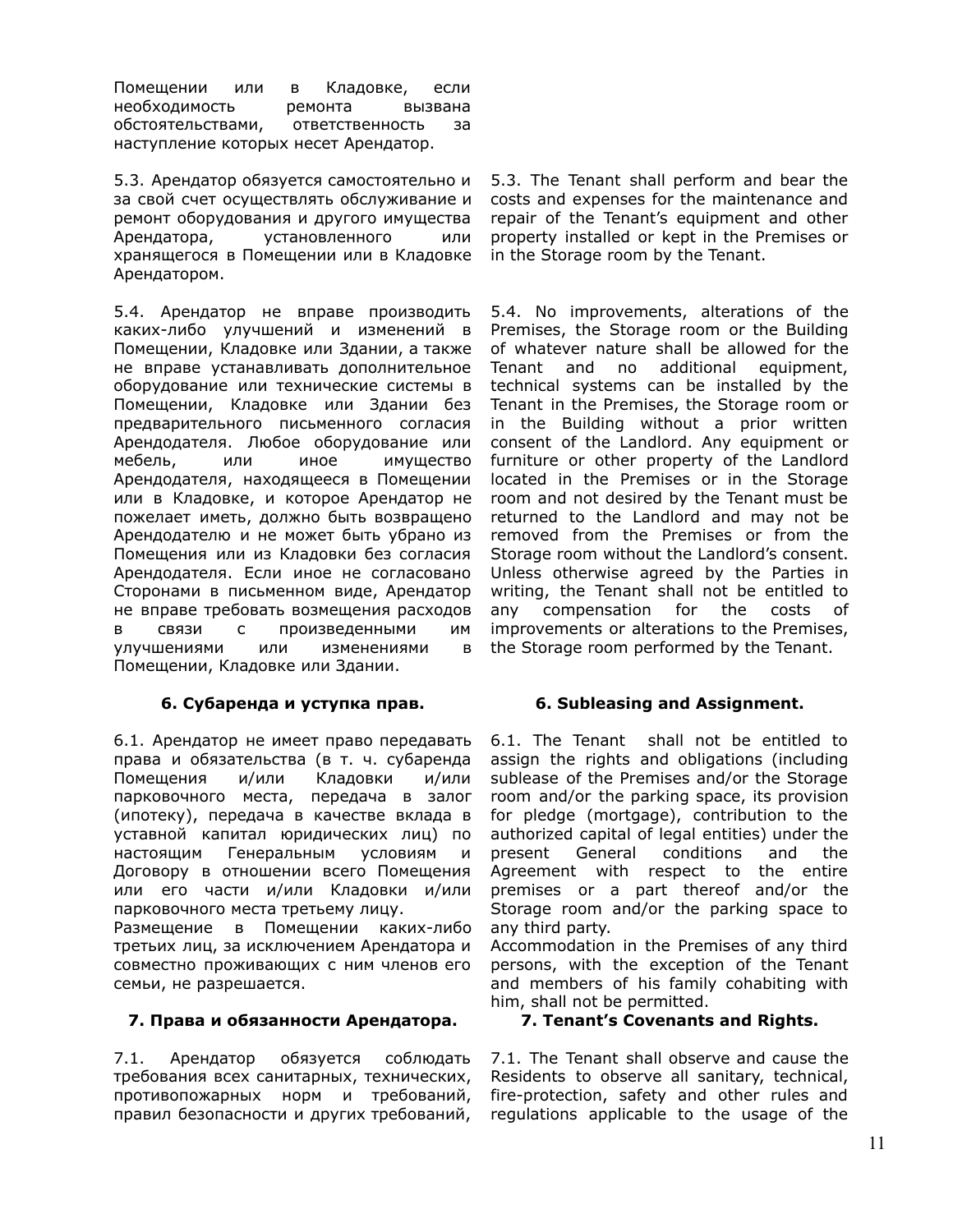регулирующих вопросы пользования Помещением, а также обязуется принять меры к тому, чтобы совместно проживающие с ним члены его семьи также соблюдали указанные требования.

Арендатор обязуется соблюдать требования всех санитарных, технических, противопожарных норм и требований, правил безопасности и других требований, регулирующих вопросы пользования парковочных мест на территории паркинга. Арендатор обязуется не использовать Помещения для постоянной или временной регистрации в них физических лиц, за исключением временной регистрации Арендатора и совместно проживающих с ним членов его семьи. При этом Арендатор обязан обеспечить окончание срока своей временной регистрации и временной регистрации совместно проживающих с ним членов его семьи в Помещениях по прекращению действия Договора, независимо от оснований такого прекращения, и по требованию Арендодателя представить документы, подтверждающие выполнение указанного обязательства.

Арендатор несет исключительную ответственность за правильное запирание Кладовки, а так же за надлежащее хранение своего имущества.

При использовании Кладовки запрещается:

использовать Кладовку в качестве жилья или рабочего места;

использовать Кладовку в качестве помещения для осуществления торговли или оказания услуг;

использовать адрес Кладовки для регистрации в качестве адреса места нахождения;

использовать Кладовку для размещения людей и/или животных, хранения опасных или скоропортящихся товаров, взрывчатых веществ, оружия, боеприпасов, наркотических, поставляет токсичных, радиоактивных, сильно пахнущих, ядовитых, горючих и воспламеняющихся предметов и веществ, веществ, представляющих опасность для окружающей среды, продовольственных товаров и мусора, пустых топливных и нефтяных емкостей, ветоши, иных предметов, изъятых из свободного обращения или предметов, свойства которых исключают возможность их

Premises, and to assume the measures so that his family members cohabiting with him would also observe the mentioned requirements.

The Tenant shall observe the requirements of all sanitary, technical, fire protection regulations, safety rules and requirements, and other requirements which regulate the issues of parking space use in the territory of the parking lot.

The Tenant shall not use the Premises for registration of permanent or temporary residence of individuals, with the exception of registration of temporary residence of the Tenant and members of his family cohabiting with him. At that the Tenant shall ensure that termination of the period of such temporary registration and temporary registration of members of his family cohabiting with him in the Premises upon termination of the Agreement on whatever grounds, and shall submit the documents proving the fulfillment of said obligation to the Landlord upon the Landlord's request.

The Tenant is solely responsible for locking the Storage room properly, as well as for the proper storage of his/her property.

Using the Storage room it is prohibited: to use the Storage room as housing or a workplace;

to use the Storage room as a place for trading activities or providing services;

to use the address of the Storage room to register as an address of location;

to use the Storage room for accommodating people and/or animals, for storing hazardous or perishable products, explosives, weapons, ammunition supplies, drugs, toxic, radioactive, strongly smelling, poisonous, flammable and inflammable objects or substances, substances which are hazardous for the environment, food and garbage, empty fuel and petroleum containers, rags, and other items withdrawn from free circulation or objects whose characteristics exclude the possibility to store them under the conditions of the Premises (the Storage room);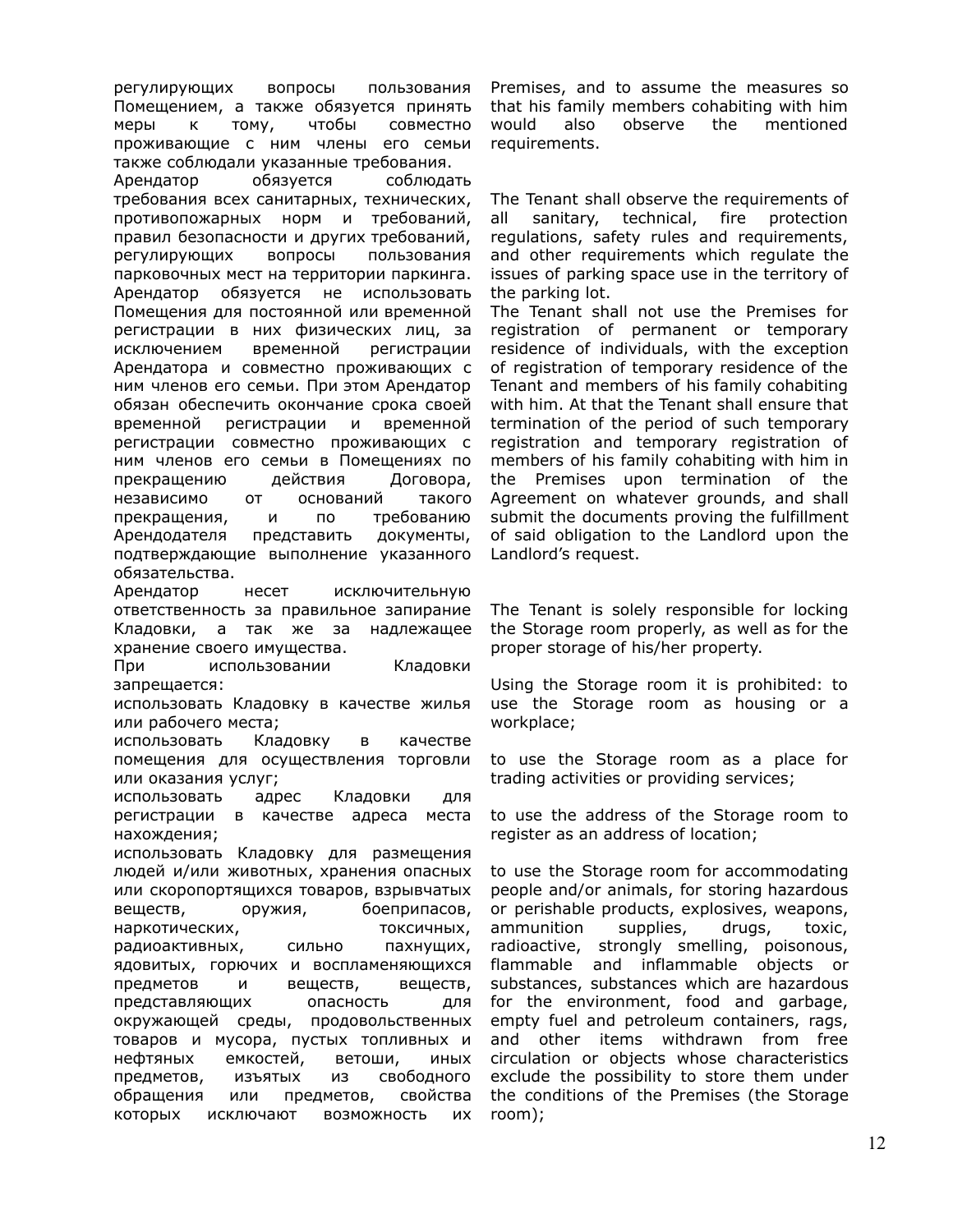хранения в условиях данного помещения (Кладовки);

хранить объекты высотой более чем 2,5 м от уровня пола;

размещать более 700 кг груза на квадратный метр пола Кладовки;

производить ремонт, перестройку, любые улучшения Кладовки без письменного согласования с Арендодателем;

самовольно изменять/ремонтировать запирающее устройство Кладовки;

изменять, перемещать скрытые и открытые проводки и коммуникации, нарушать целостность стен и перегородок, проделывать отверстия, крепить полки и иные объекты к стенам Кладовки;

при наличии сигнализационной/охранной системы в Кладовке создавать помехи для ее работы;

курить, использовать в Кладовке и помещении по месту нахождения Кладовки источников открытого огня;

при наличии вентиляционной системы в Кладовке закрывать ее отверстия;

использовать электрические устройства и приборы, изменять или распаивать существующие электрические цепи.

7.2. Арендатор обязуется обеспечить сохранность Помещения и Кладовки и имущества Арендодателя, находящегося в Помещении и Кладовке.

7.3. Арендатор не имеет права держать каких-либо животных в Помещении.

7.4. Арендатор не имеет права курить в Помещении.

Любой ущерб, причиненный животными или стоимость устранения запаха, вызванного курением в Помещении и/или Кладовке, подлежит возмещению Арендатором Арендодателю в порядке, определенном п. 2.3. выше.

7.5. Арендатор не имеет права делать дубликатов ключей от Помещения и/или Кладовки. В случае утраты или повреждения ключей Арендатор запрашивает дубликаты ключей у Арендодателя и возмещает ему все связанные с этим расходы.

7.6. Арендатор обязан (Данный пункт 7.6. The Tenant is obliged to (this clause is актуален в случае аренды парковочного relevant in case of parking place rent) места):

to store objects of more than 2.5 m height from a floor level;

to place goods more than 700 kg per  $m<sup>2</sup>$  of the floor in the Storage room;

to repair, rebuild, make any improvements to the Storage room without written consent of the Landlord;

to modify/repair the locking device of the Storage room without permission;

to change, move hidden and open wires and utility systems, cause damage to walls and partitions, make holes, install shelves and other objects on the walls of the Storage room;

If there is an alarm/security system in the Storage room, to affect its operation;

To smoke, use open fire sources in the Storage room and indoors at the location of the Storage room;

If there is a ventilation system in the Storage room, to close its holes;

To use electrical devices and appliances, alter or unsolder existing electrical circuits.

7.2. The Tenant shall ensure the security of the Premises and the Storage room and all the property of the Landlord located in the Premises and in the Storage room.

7.3. The Tenant shall not have the right to accommodate any animals in the Premises.

7.4. The Tenant shall have no right to smoke in the Premises.

Any damage by animals or cost of ridding the Premises and/or the Storage room of smell caused by smoking will be charged to the Tenant according to the procedure defined in clause 2.3. above.

7.5. The Tenant shall not be allowed to make copies of the key(s) to the Premises and/or the Storage room. In case of loss or damage of the key, the Tenant shall request a new key from the Landlord and compensate the Landlord for all related costs and expenses.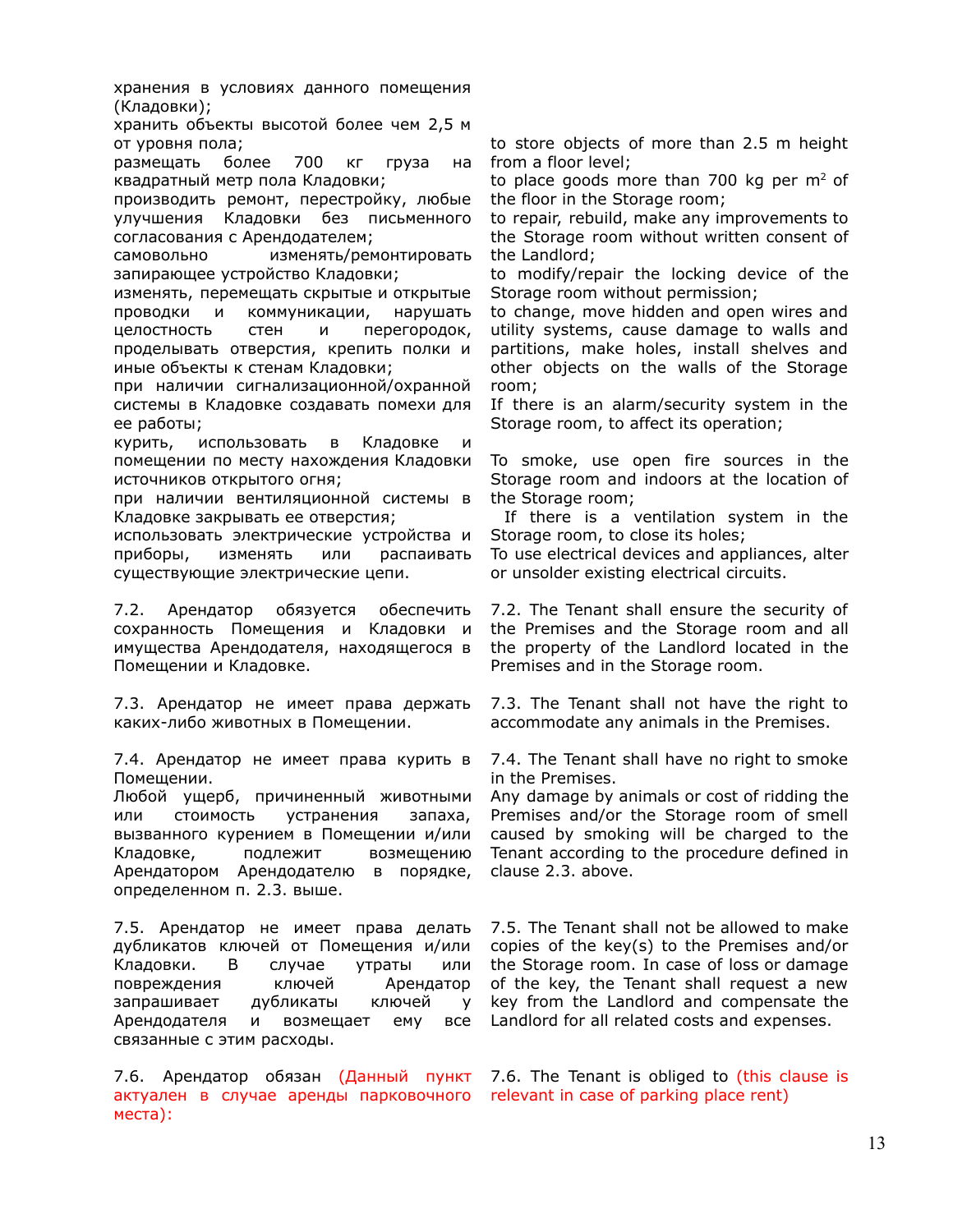- осуществлять стоянку автомобиля только на арендуемом им парковочном месте (стоянка автомобиля на территории паркинга за пределами парковочного места запрещена);

- пользоваться парковочным местом строго в соответствии с его целевым назначением;

- своевременно вносить Арендную плату за пользование парковочным местом;

- соблюдать чистоту и порядок на территории паркинга;

- возвратить Арендодателю пульт для открывания ворот паркинга в дату подписания Сторонами Акта возврата.

Арендатор не имеет права делать дубликат пульта для открывания ворот паркинга. В случае утраты или повреждения пульта Арендатор запрашивает дубликат пульта у Арендодателя и возмещает ему все связанные с этим расходы.

7.7. Арендатор обязан предоставлять Арендодателю письменное уведомление об изменении лиц, проживающих в квартире, в течение 2 (двух) календарных дней c даты фактического изменения вышеуказанных обстоятельств, при этом иностранные граждане в указанном уведомлении обозначаются отдельной строкой.

7.8. В случае оказания Арендодателем Арендатору услуг, указанных в п. 13.1 настоящих Генеральных условий (сопровождение Арендодателем осуществления временной регистрации Арендатора и совместно проживающих с ним членов его семьи), в случае изменения сведений у иностранного гражданина: вида и реквизитов документа, удостоверяющего личность; вида и реквизитов документа, подтверждающего право на пребывание в Российской Федерации; фамилии, имени, отчества; даты и места рождения; пола; гражданства (подданства); цели въезда в Российскую Федерацию; профессии; заявленных сроков пребывания в Российской Федерации; сведений о законных представителях (о родителях, об усыновителях, об опекунах, о попечителях), Арендатор – иностранный гражданин обязан уведомить об этом Арендодателя в день, когда произошли данные изменения с приложением ксерокопий документов, подтверждающих изменение сведений.

- park a car only on the parking space rented (parking the car in the parking lot outside the parking space is prohibited);

- use the parking space in strict compliance with its intended purpose;

-make the rent payment for using the parking space on timely basis;

- keep the parking lot clean and tidy;

- return the remote for opening the parking gates to the Landlord on the day of signing the Act of return by the Parties.

The Tenant shall not be allowed to make copies of the remote for opening the parking gates. In case of loss or damage of the remote, the Tenant shall request a new remote from the Landlord and compensate the Landlord for all the related costs.

7.7. The Tenant shall provide the Landlord with a written notification of any changes in the list of the persons living in the apartment, within 2 (two) calendar days from the actual date of the above change, with foreign citizens being specified in a separate line of such notice.

7.8. If the Landlord provides the Tenant with the services specified in clause 13.1 of these General Terms and Conditions (landlord's support in carrying out temporary registration of the Tenant and cohabitating members of his family), in case of a change in the information of a foreign citizen: the type and details of the identity document; type and details of the document confirming the right to stay in the Russian Federation; surname, name, patronymic; date and place of birth; gender; citizenship (nationality); the purpose of entry into the Russian Federation; profession; declared periods of stay in the Russian Federation; information about legal representatives (about parents, about adoptive parents, about guardians, about trustees), the Tenant - a foreign citizen is obliged to notify the Landlord about this on the day these changes occurred with the attachment of photocopies of documents confirming the change in information.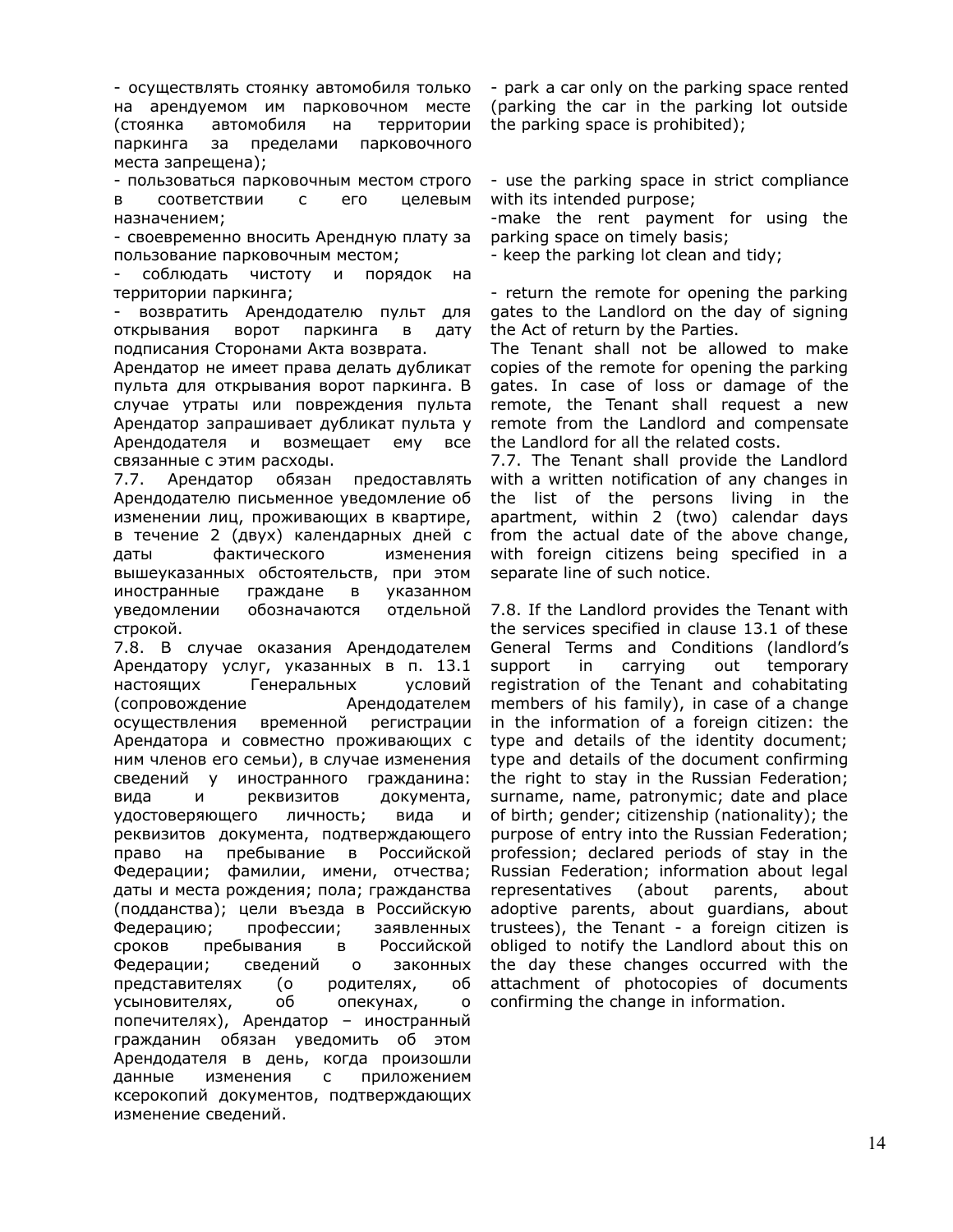# **8. Права и обязанности Арендодателя. 8. Landlord's Covenants and Rights.**

8.1. Арендодатель, его работники и подрядчики имеют право доступа в Помещение и/или Кладовку в разумные сроки и при условии предварительного уведомления Арендатора не позднее, чем за 24 часа (за исключением чрезвычайных обстоятельств, когда направление уведомления не требуется) для:

(а) инспектирования состояния Помещения и/или Кладовки;

(б) показа Помещения и/или Кладовки потенциальным арендаторам в течение 1 (одного) последнего месяца Срока субаренды;

(c) проведения ремонта, обслуживания, замены, установки или подсоединения к сетям, обслуживающим Помещение и/или Кладовку;

(d) ремонта, обслуживания, изменения или перестройки какой-либо части Помещения и/или Кладовки или имущества Арендодателя, находящегося в Помещении и/или Кладовке;

(e) тестирования или ремонта технических систем или оборудования в Помещении и/или Кладовке;

(f) осуществления Арендодателем своих прав или выполнения обязательств по настоящим Генеральным условиям и Договору

при условии, что Арендодатель сведет неудобства, причиняемые этим Арендатору, к минимуму.

8.2. Арендодатель вправе контролировать целевое использование Арендатором переданного в субаренду парковочного места.

8.3. Арендодатель вправе рассматривать оставленное в Помещении и/или в Кладовке после истечения срока аренды имущество Арендатора как брошенное, если Арендатор своевременно не сообщит о наличии своего интереса к этому имуществу.

Арендатор обязан в сроки, определенные п. 2.2. настоящих Генеральных условий, вывезти принадлежащее ему имущество. В соответствии с изложенным в предыдущем пункте, все имущество, оставленное

8.1. The Landlord and its employees or contractors shall be entitled at all reasonable times and on providing prior notice at least 24 hours in advance (except in emergency cases when no such notice is required) to enter the Premises and/or the Storage room in order to:

(a) inspect the condition of the Premises and/or the Storage room ;

(b) to show the Premises and/or the Storage room to possible future tenants within one (1) last month of the Sublease Term;

(c) repair, maintain, alter, install or connect up to any conduits which serve the Premises and/or the Storage room;

(d) repair, maintain, alter or rebuild any part of the Premises and/or the Storage room or any property of the Landlord located in the Premises and/or in the Storage room;

(e) test or repair the Premises' or the Storage room's technical systems or equipment;

(f) comply with any of the Landlord's obligations or exercise of any of the Landlord's rights under the present General conditions and the Agreement

provided that the Landlord shall cause minimum inconvenience to the Tenant.

8.2. The Landlord shall be entitled to control the intended use by the Tenant of the parking space subleased out.

8.3. The Landlord is entitled to consider the Tenant's property left after the end of the Sublease term as abandoned unless the Tenant timely notifies of their interest in this property.

The Tenant is obliged, within the timeframes set forth in clause 2.2. of the General Conditions, to remove their own property from the Premises. In accordance with the preceding clause, all the property left by the Tenant in the Premises and/or in the Storage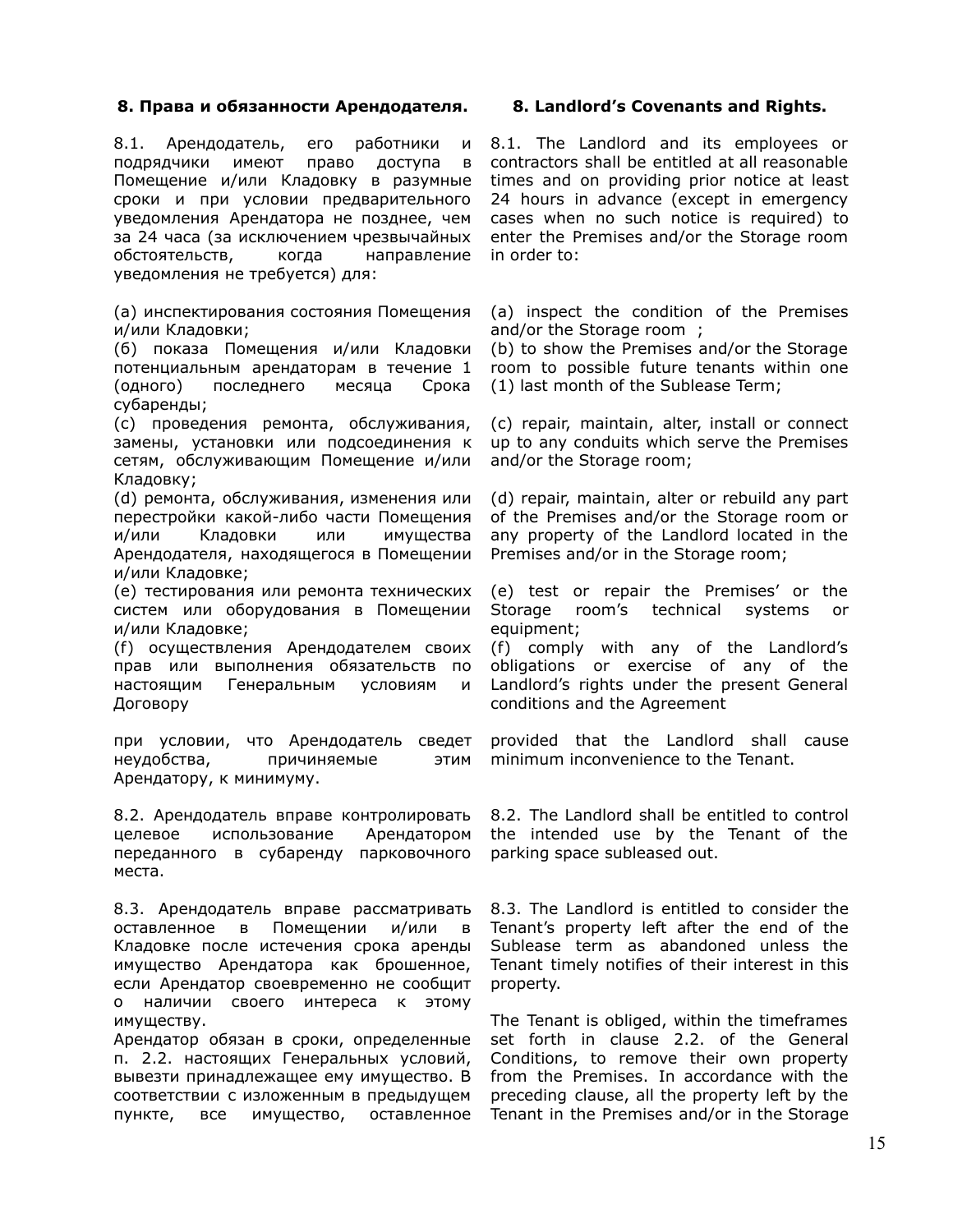Арендатором в Помещении и/или в Кладовке, после истечения срока для его вывоза считается брошенным Арендатором, если он заблаговременно не сообщил Арендодателю о наличии собственного интереса в данном имуществе. Арендодатель вправе, руководствуясь нормами действующего законодательства, по своему усмотрению и без предоставления арендатору каких-либо возмещений определить судьбу имущества, брошенного Арендатором.

## **9. Ответственность сторон. 9. Liability of the Parties.**

9.1.Стороны несут ответственность за исполнение своих обязательств в соответствии с настоящими Генеральными условиями, Договором и действующим Agreement and legislation in force. законодательством.

9.2. При нарушении Арендатором сроков внесения Арендной платы или ее части, а также иных платежей по настоящим Генеральным условиям и Договору, он обязан уплатить Арендодателю пени по ставке 0,5 (ноль целых пять десятых) процента от причитающейся суммы за каждый день просрочки.

9.3. Арендатор в полном объеме несет перед Арендодателем ответственность за любой ущерб, причиненный Помещению и/или Кладовке и/или парковочному месту, их техническим системам, оборудованию или другому имуществу Арендодателя, а также общему имуществу Здания, если ущерб был причинен действиями Арендатора или лиц, ответственность за действия которых несет Арендатор, в том числе совместно проживающими с ним членами его семьи.

9.4. За исключением случаев, когда соответствующие события вызваны обстоятельствами, зависящими от Арендодателя, Арендодатель не несет ответственность перед Арендатором за любые перерывы или недостатки в обеспечении парковочного места, Кладовки и Помещения или мест общего пользования Здания и прилегающей территории коммунальными или иными услугами.

room after the end of the term for removal shall be considered abandoned by the Tenant unless the Landlord has been informed well in advance about the Tenant's interest in this property. Being guided by the legislation in force, the Landlord is entitled to determine the future of the property abandoned by the Tenant, at own discretion and without any compensation to the Tenant.

9.1. The Parties are liable for the fulfillment of their duties hereunder in accordance with the present General conditions, the

9.2. In the event the Tenant delays the payment of the Rent or any part thereof, or any other payments under the present general conditions and the Agreement, the Tenant shall pay a penalty to the Landlord equal to zero point five percent (0.5%) of the delayed amount per each day of the delay

9.3. The Tenant shall be fully liable to the Landlord for any damage of the Premises and/or the Storage room and/or the parking space, their technical systems, equipment or other property of the Landlord, or common property in the Building if such damage is attributable to the Tenant or any persons for whom the Tenant is responsible, including, but not limited to, his family members cohabiting with him.

9.4. Unless caused by the circumstances dependent on the Landlord, the Landlord shall not be liable to the Tenant for any interruption or defects in supply of the utilities or other services in the parking space, the Storage room and the Premises or in the common areas of the Building and its adjacent territory.

**10. Форс-мажор. 10. Force Majeure.**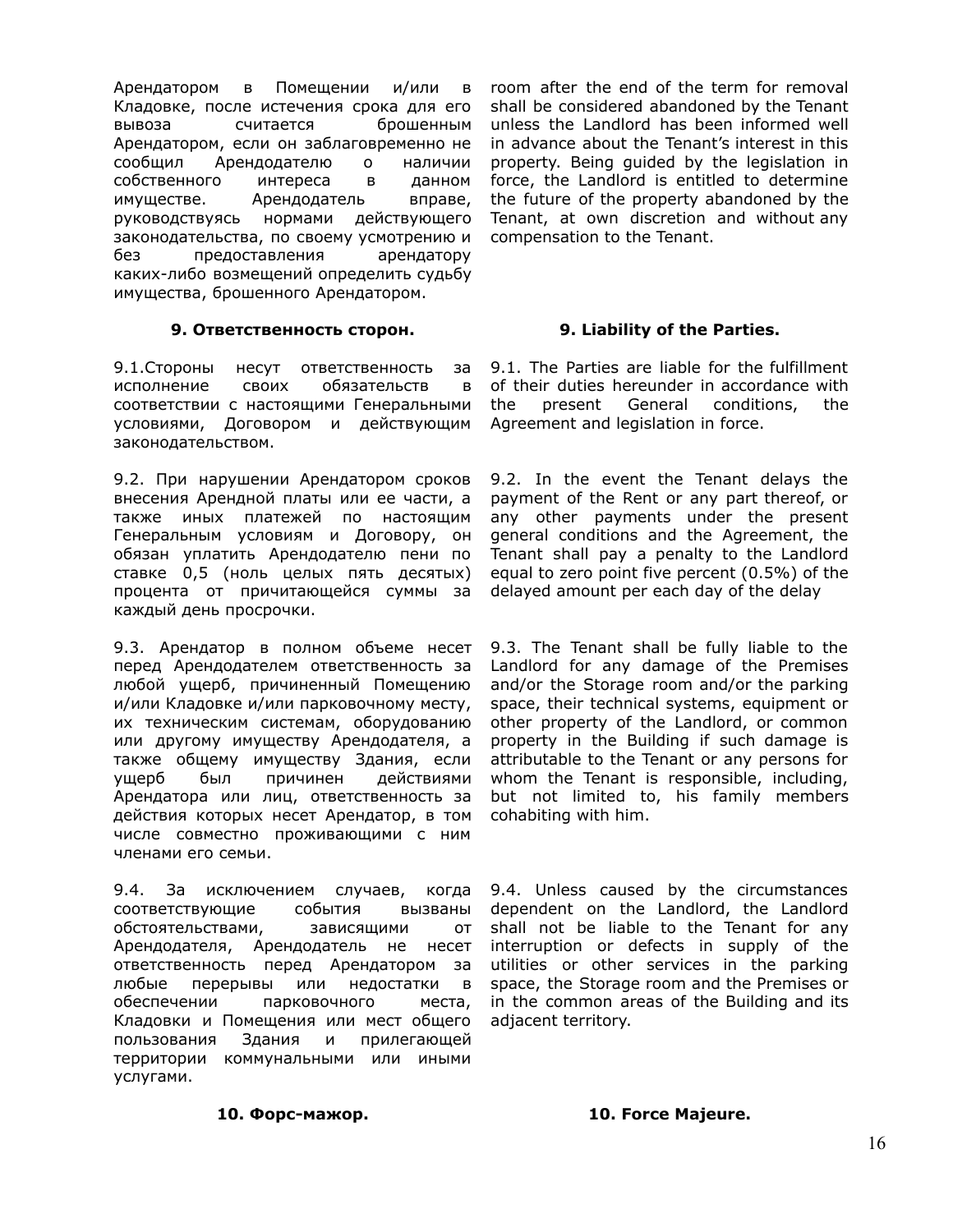10.1. В рамках настоящих Генеральных условий «Форс-мажор» означает: любые чрезвычайные события или обстоятельства, которые Сторона не могла предвидеть или предотвратить с использованием разумных мер, включая, в частности: объявление войны, военные действия, общественные беспорядки, эпидемии, блокады, землетрясения, наводнения, пожары и другие стихийные бедствия. Неспособность Сторон исполнять свои финансовые обязательства по настоящим Генеральным условиям и Договору не является форс-мажорным обстоятельством. Наличие форс-мажорных обстоятельств в применимых случаях подтверждается Санкт-Петербургской торгово-промышленной палатой.

10.2. На период действия Форс-мажора Стороны освобождаются от ответственности за неисполнение своих обязательств по настоящим Генеральным условиям и Договору в той степени, в которой такое неисполнение или ненадлежащее исполнение явилось следствием Форс-мажора, и при условии, что Форс-мажор существенным образом повлиял на выполнение таких обязательств Стороной. Стороны должны, однако, исполнить все другие обязательства, не затронутые Форс-мажором.

10.3. Сторона, заявляющая наличие Форс-мажора, должна как можно скорее, но в любом случае не позже, чем через 10 (десять) дней после наступления Форс-мажора, уведомить об этом другую Сторону в письменном виде. Уведомление должно содержать информацию относительно характера Форс-мажора, оценку (насколько это возможно) предполагаемого периода его действия и воздействия на способность Стороны выполнять свои обязательства по настоящим Генеральным условиям и Договору.

10.4. Если обстоятельства Форс-мажора или вызванные ими последствия продолжаются больше 3 (трех) месяцев, или ожидается, что обстоятельства или последствия Форс-мажора продолжатся более 3 (трех) месяцев, или если

10.1. Within the present General conditions "Force Majeure" means: any extraordinary events or circumstances which a Party can neither foresee nor prevent by reasonable means including, but are not limited to the following: declaration of war, military actions, civil unrest, epidemics, blockades, earthquakes, floods, fires or other natural disasters. The inability of the Parties to fulfill their financial obligations pursuant to the present General conditions and the Agreement does not constitute Force Majeure circumstance. The Saint-Petersburg Chamber of Commerce and Industry shall confirm the existence of Force Majeure circumstances in appropriate cases.

10.2. The Parties shall be relieved from their respective obligations under the present General conditions and the Agreement to the extent that such failure results from Force Majeure and has a substantial material affect upon the Party relying upon Force Majeure and for such period as the event or effect of the event of Force Majeure lasts. The Parties shall however perform all of their other obligations not affected by the event of Force Majeure.

10.3. The Party claiming on Force Majeure shall as soon as possible, but in any event not later than ten (10) days after the occurrence of Force Majeure, report such occurrence to the other Party in writing. This report shall contain information as to the nature of the Force Majeure and the estimated (to the possible extent) period for which the Force Majeure will last and an estimate of its effect on the ability of the claiming Party to carry out its obligations under the present General conditions and the Agreement.

10.4. If either an event of Force Majeure or the effects of it continues for more than three (3) months, or at such time as it is reasonably anticipated that the event or effects of Force Majeure will continue for more than three (3) months or if the event of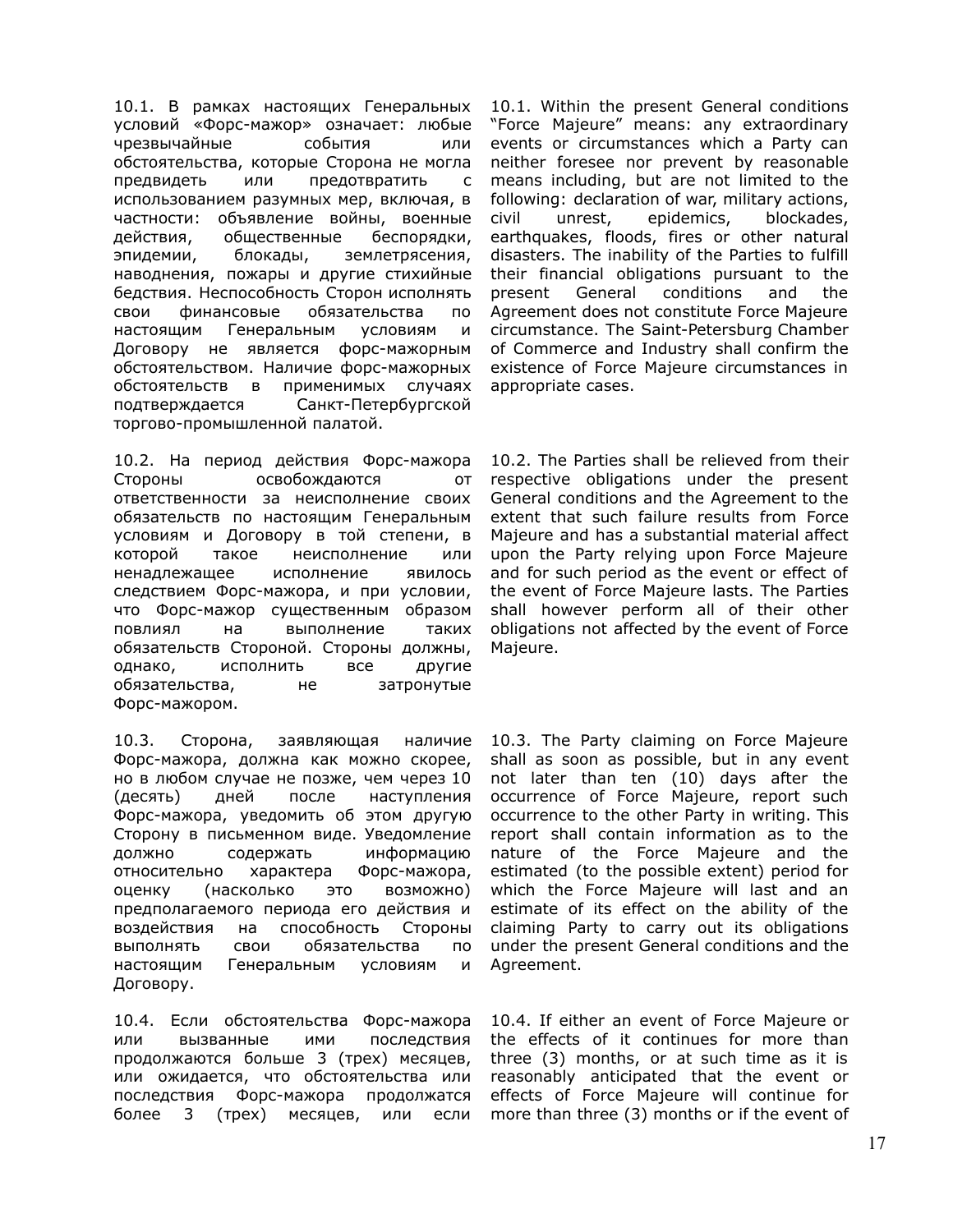Форс-мажор привел к изменению в законодательстве, Стороны должны немедленно вступить в переговоры с целью прийти к соглашению об изменении настоящих Генеральных условий и Договора, которое позволит Сторонам продолжить выполнение их обязательств по настоящим Генеральным условиям и Договору в максимально близкой степени к той, которая указана в настоящих Генеральных условиях и Договоре, либо к соглашению о расторжении Договора.

11.1. Договор может быть расторгнут в предусмотренных в нем случаях и в случаях, предусмотренных законодательством Российской Федерации.

11.2. Договор может быть расторгнут: 11.2. The Agreement may be terminated: По истечении Срока субаренды; by expiry of the Sublease Term; По соглашению Сторон; by agreement of the Parties; В одностороннем порядке (путем отказа от исполнения Договора) одной из Сторон;

11.3. Арендодатель имеет право в одностороннем внесудебном порядке отказаться от исполнения Договора путем направления письменного уведомления Арендатору в следующих случаях:

(а) Арендатор наносит существенный ущерб Помещению и/или Кладовке и/или парковочному месту, их техническим системам, оборудованию или другому имуществу Арендодателя, находящегося в Помещении и/или Кладовке, а также общему имуществу Здания и/или прилегающей к Зданию территории;

(b) Арендатор передает парковочное место и/или Кладовку и/или Помещение или его часть в субаренду, осуществляет уступку своих прав и/или обязательств по настоящим Генеральным условиям и Договору третьему лицу или допускает обременение парковочного места и/или Кладовки и/или Помещения или прав и/или обязательств Арендатора по настоящим Генеральным условиям и Договору;

(c) Арендатор нарушает свои обязательства или установленные

Force Majeure is a change in applicable law, the Parties shall immediately enter into good faith negotiations in order to seek to agree such modifications to the present General conditions and the Agreement as are necessary to enable the Parties to continue performance of their obligations under the present General conditions and the Agreement in a manner as close as possible to that contemplated which is indicated in the present General conditions and the Agreement or to the agreement to terminate the Agreement.

# **11.Расторжение договора. 11.Termination of the Agreement.**

11.1. The Agreement may be terminated in cases provided for in the Agreement and in accordance with provisions of Russian legislation.

by unilateral repudiation (refusal from performance of the Agreement) by one of the Parties; По решению суда. example and the by a court decision.

> 11.3. The Landlord shall have the right to repudiate the Agreement unilaterally, by a written notice to the Tenant, without recourse to a court, in the following cases:

> (a) the Tenant materially causes damage to the Premises and/or the Storage room and/or the parking space, their technical systems, equipment or other property of the Landlord located in the Premises and/or the Storage room, or common property of the Building, or the territory adjacent to the Building;

> (b) the Tenant subleases the parking space and/or the Storage room and/or the Premises or a part thereof, or assigns his rights and/or obligations under the present General conditions and the Agreement to another party or encumbers the parking space and/or the Storage room and/or the Premises or the Tenant's rights and/or obligations under the present General conditions and the Agreement;

(c) the Tenant breaches any of its covenants, restrictions or obligations under the present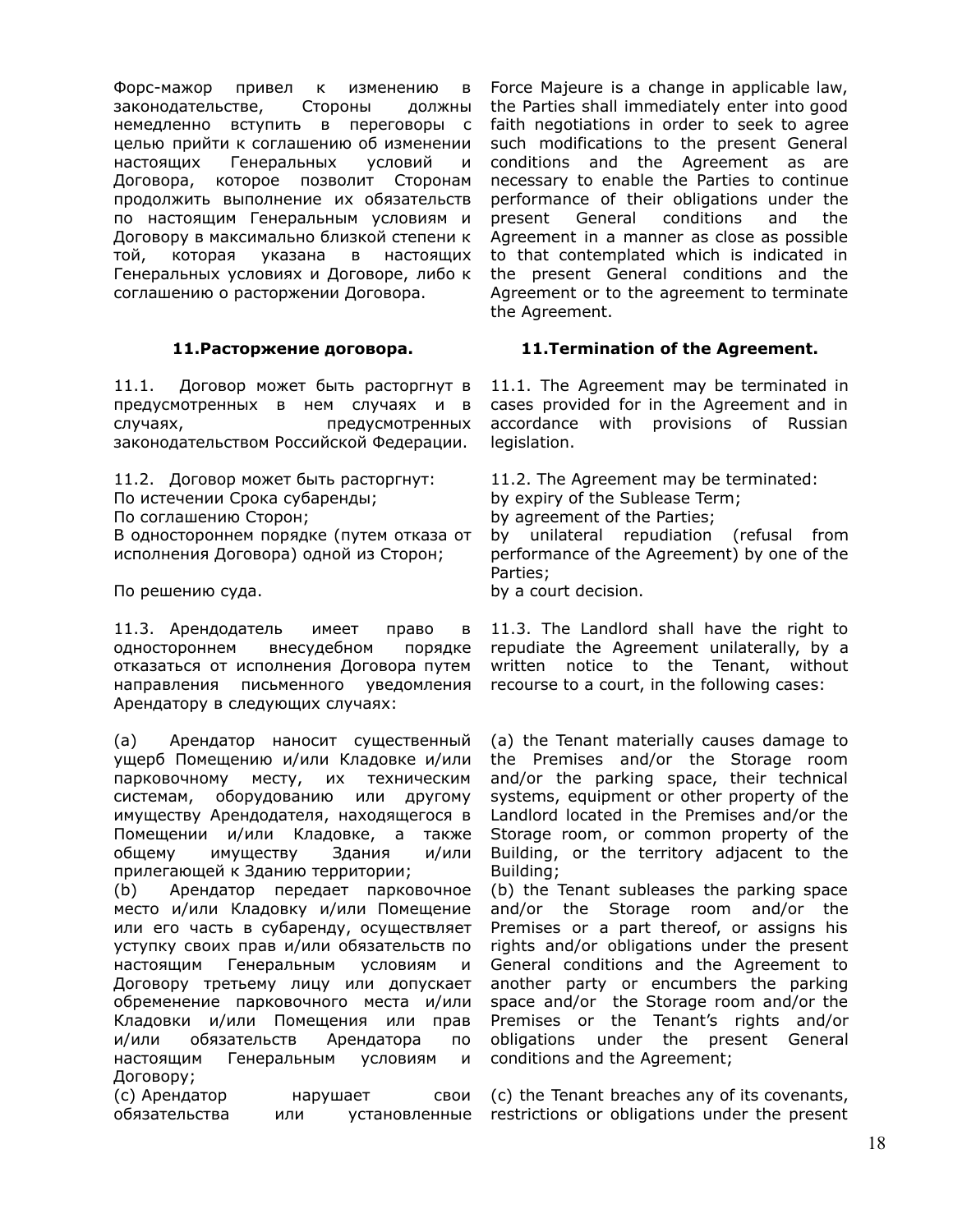настоящими Генеральными условиями и Договором ограничения и не устраняет нарушение в течение срока, указанного Арендодателем в письменном уведомлении о нарушении с требованием устранить его. (d) В случае проживания в Помещении Жильцов, не указанных в Приложении № 1 к Договору (Анкета арендатора SATO).

11.4. Арендатор имеет право в любое время в одностороннем внесудебном порядке отказаться от исполнения Договора путем направления письменного уведомления Арендодателю не менее чем за 1 (один) месяц.

11.5. Любая Сторона может в любое время отказаться от исполнения Договора, если в результате вступившего в законную силу судебного решения одна из Сторон признана неплатежеспособной, банкротом или находящейся в стадии ликвидации.

11.6. В случае одностороннего расторжения в случаях, указанных в п. 11.3 и 11.5 выше, Договор считается расторгнутым с даты, указанной в письменном уведомлении Стороны, требующей его расторжения, но не ранее, чем на 15 (пятнадцатый) день после даты направления такого уведомления.

11.7. В случае нарушения Арендатором сроков внесения Арендной платы или ее части при условии, если просрочка превышает 30 (тридцать) дней, либо если сумма неоплаченных Арендатором пени равна размеру ежемесячной Арендной платы, Договор подлежит расторжению незамедлительно. Возврат Помещения, Кладовки и парковочного места оформляется Актами возврата, подписываемыми Сторонами не позднее, чем в течение 2 (двух) дней с даты расторжения Договора по вышеозначенному основанию.

11.8. Любая из Сторон может требовать в суде расторжения Договора в соответствии с положениями российского законодательства при условии направления другой Стороне письменного уведомления с указанием разумного срока для исполнения ею своих обязательств по Договору, и при условии неисполнения другой Стороной своих обязательств в

General conditions and the Agreement and fails to cure such breach within the period specified in the Landlord's written notice indicating the breach and the time period to cure it.

(d) In case of accommodation in the Premises of Residents not listed in Appendix Nº 1 to the Agreement (Questionary of SATO tenant).

11.4. The Tenant may at any time withdraw from the performance of the Agreement in a unilateral extrajudicial procedure by giving a written notice to the Landlord not less than one (1) month in advance.

11.5. Either Party may repudiate the Agreement at any time if, upon a valid legal decision of the relevant court, the other Party is considered insolvent, bankrupt or under liquidation.

11.6. In case of unilateral repudiation in accordance with clauses 11.3 and 11.5 hereof, the Agreement shall be deemed terminated on the day specified in the written notice of the repudiating Party to the other Party, but not earlier than on the fifteenth  $(15<sup>th</sup>$  day after the date when such notice was sent.

11.7. In case of breach by the Tenant of the terms of payment exceeding 30 (thirty) days, or if the sum of unpaid penalties is equal to the amount of monthly Lease payment, the Agreement shall be liable to immediate termination. The return of the Premises, the Storage room and the parking space shall be arranged by the Acts of Return, signed by the Parties not later than within 2 (two) days of the date of termination of the Agreement.

11.8. Each Party may claim in court termination of the Agreement on the grounds provided by Russian legislation provided that it has sent a written notice to the other Party, indicating a reasonable term for the performance of its obligations under the Agreement, and the other Party has not performed its obligations in the term indicated in the notice.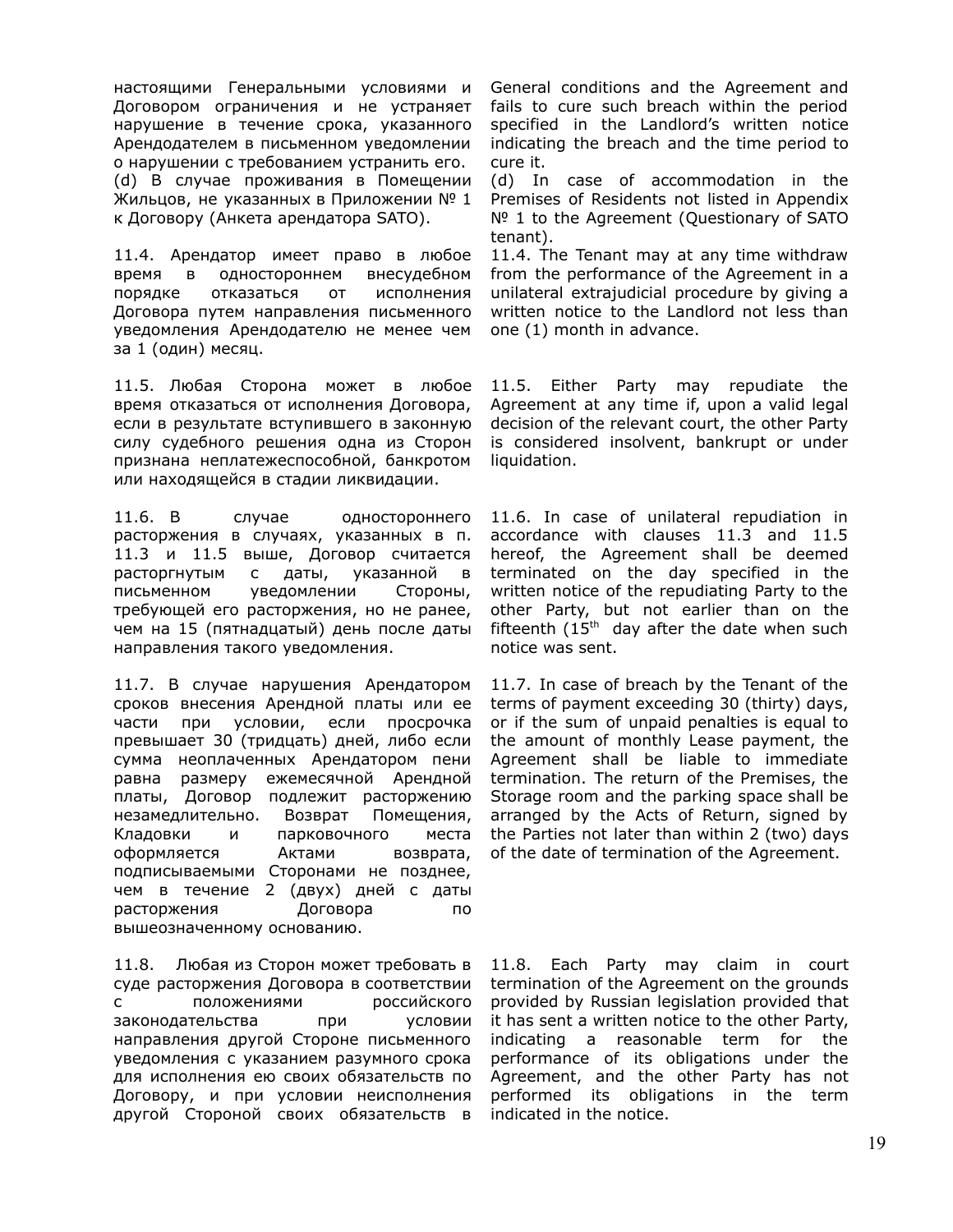установленный срок.

11.9. В случае расторжения Договора по любым основаниям Стороны обязуются произвести сверку взаиморасчетов в течение 5 (пяти) дней с даты расторжения и произвести необходимые платежи, выявленные в результате проведения такой сверки, в течение 10 (десяти) дней.

## **12. Применимое право и разрешение споров.**

- 12.1. Настоящие Генеральные условия и Договор регулируются и подлежат толкованию в соответствии с законодательством Российской Федерации.
- 12.2. Все споры, разногласия и претензии по настоящим Генеральным условиям и Договору или в связи с ними, в том числе их исполнением, нарушением, расторжением или недействительностью, должны быть урегулированы путем переговоров между Сторонами. Однако если Стороны неспособны разрешить споры, разногласия или претензии путем переговоров в течение 30 (тридцати) дней с даты их возникновения, они передаются на рассмотрение в Арбитражный суд Санкт-Петербурга и Ленинградской области в соответствии с применимыми нормами и правилами.

# **13. Услуги.**

13.1. Арендодателем оказываются Арендатору, по запросу последнего, нижеследующие сопутствующие арендным отношениям услуги:

1. Изготовление Арендодателем/силами привлеченных Арендодателем специалистов дополнительного ключа от Помещения, Кладовки или

11.9. In case of the Agreement's termination under any ground, the Parties shall perform verification of payments within five (5) days after the termination and pay the respective payments revealed in result of such check within ten (10) days.

# **12. Governing Law and Dispute Resolution.**

12.1. The present General conditions and the Agreement is governed by and interpreted in accordance with the laws of the Russian Federation.

12.2. All disputes, differences or claims under the present General conditions and the Agreement or in connection with them, including their performance, violation, termination or invalidity shall be settled by means of amicable negotiations between the Parties. If however the Parties are unable to settle any of their disputes, differences or claims by negotiation within thirty (30) days of from the date when it arose, such dispute, difference or claim shall be brought for settlement to the State Arbitration Court of St. Petersburg and Leningrad Region in accordance with applicable procedures.

# **13. Services.**

13.1. The Landlord shall provide the Tenant, at requested by the latter, the following services related to lease relations:

1. Production of an additional key to the Premises, to the Storage room or the remote (for opening the parking gates) by the Landlord/ specialists attracted by the Landlord upon request from the Tenant. The service cost is 2 500 rubles, including VAT 20%.

2. Services needed if the Tenant has lost the key to the Premises - specialist's on-site visit to reprogram the lock, blocking the lost key, making a new key. The service cost is 5000 rubles, including VAT 20%.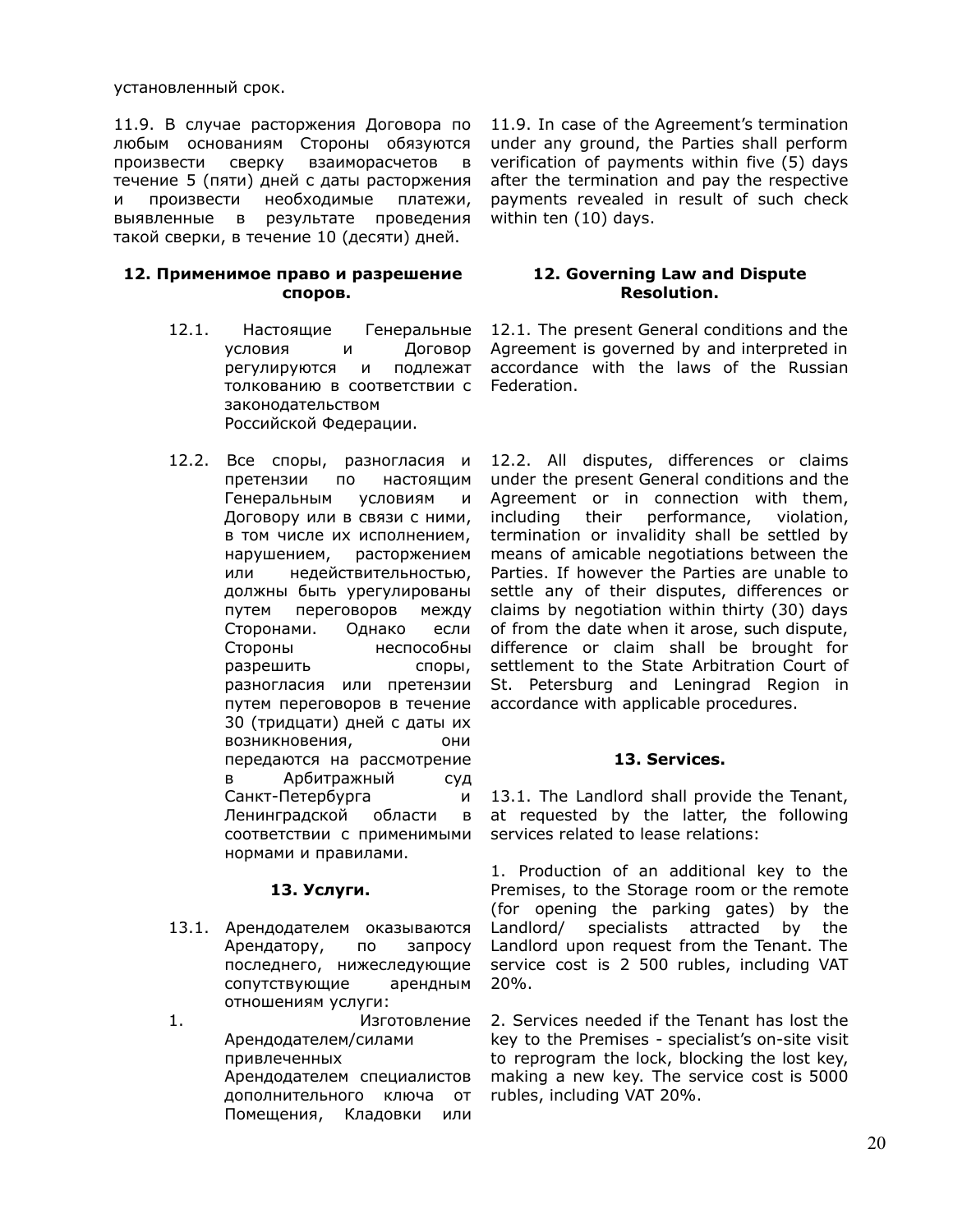пульта (для открывания ворот паркинга) по запросу от Арендатора. Стоимость услуги составляет 2 500 рублей, в том числе НДС 20%.

- 2. Услуги, необходимые в случае утери Арендатором ключа от Помещения – выезд специалиста в Помещение для перепрограммирования замка, блокирование утерянного ключа, изготовление нового ключа. Стоимость услуги составляет 5 000 рублей, в том числе НДС 20%.
- 3. Услуги, необходимые при наступлении невозможности открывания Арендатором двери в Помещение (например, ключ сломан или утерян) – выезд специалиста для открывания двери. Стоимость услуги составляет: рабочее время (понедельник-пятница, 9.00 – 17.00) – 1 500 рублей, в том числе НДС 20%; нерабочее время, включая выходные и праздничные дни – 5 000 рублей, в том числе НДС 20%.
- 4. Сопровождение Арендодателем осуществления временной регистрации Арендатора и совместно проживающих с ним членов его семьи (ксерокопировальные работы, формирование пакета документов, разовая подача документов в регистрирующие органы).

## **14. Средства и меры, предпринимаемые в целях обеспечения противопожарной безопасности.**

14.1. В том случае, если Помещение оборудовано извещателем пожарным дымовым оптико-электронным автономным (далее – «Извещатель»), его наличие и исправное состояние отражаются в Акте its own and to enable the system (hook up

3. Services needed if the Tenant can't open the door to the Premises (for example, the key is broken or lost) - specialist's on-site visit to open the door. The service cost is: business hours (Monday-Friday, 9.00-17.00)-1500 rubles, including VAT 20%; non-business hours, including weekends and holidays - 5000 rubles, including VAT 20%.

4. Landlord's support in carrying out temporary registration of the Tenant and cohabitating members of his family (photocopying, formation of package of documents, a single file of documents with the registering bodies).

## **14. Fire safety measures**

14.1. In case the Premises are equipped with an autonomous electronic smoke detector (hereinafter the Smoke Detector), its availability and good operational condition shall be indicated in the Act of Transfer and Acceptance signed by the Landlord and the Tenant according to Clause 2.1. hereof.

14.2. The Smoke Detector is not triggered by changes in temperature, humidity, presence of flame, natural or artificial light: it is intended to identify fire with smoke in low concentration in indoor areas through registering optical emission reflected from smoke particles and to produce alarms in the form of loud audible signals (the Smoke Detector reverts back to the standby mode in 20 s after the exposure to smoke stops).

14.3. In case the Tenant and the Landlord have agreed upon removal of the Smoke Detector by the Tenant in writing, the Tenant undertakes to install the Smoke Detector on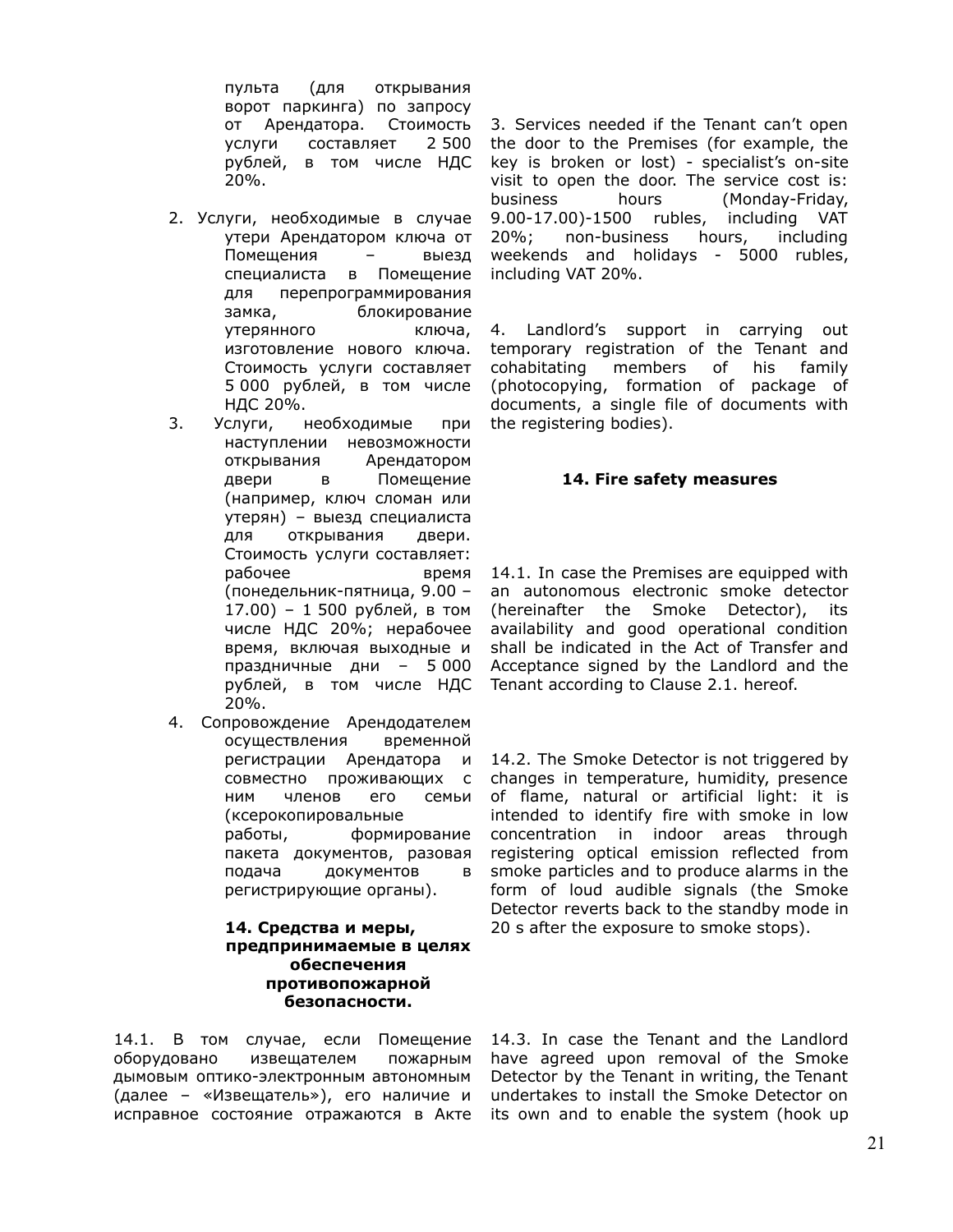приема-передачи, подписываемом Арендодателем и Арендатором в соответствии с п. 2.1. настоящих Генеральных условий.

14.2. Извещатель не реагирует на изменение температуры, влажности, на наличие пламени, естественного или искусственного цвета, он предназначен для обнаружения возгораний, сопровождающихся появлением дыма малой концентрации в закрытых помещениях путем регистрации отраженного от частиц дыма оптического излучения и выдачи тревожных извещений в виде громких звуковых сигналов (возврат Извещателя в дежурный режим происходит через 20 с. после прекращения действия на него дыма).

14.3. В том случае, если Арендатором и Арендодателем письменно согласована возможность снятия Арендатором Извещателя, то Арендатор обязуется по окончании Срока субаренды или по окончании проведения ремонтных работ (в зависимости от условий, согласованных с Арендодателем) установить Извещатель самостоятельно и за свой счет своими силами или силами привлеченных специалистов восстановить систему (подключить Извещатель). Регламент подключения Извещателя отражен в Акте приема-передачи.

14.4. Арендатор, в случае снятия им Извещателя, принимает на себя обязательства по должному обеспечению мер противопожарной безопасности.

14.5. Арендатор принимает на себя обязательство не реже одного раза в шесть месяцев очищать (контролировать состояние) дымовую камеру от пыли.

14.6. Арендатор принимает на себя обязательство по содержанию Извещателя в исправном состоянии (регулярно контролируя его работоспособность), кроме того, обязуется уведомить Арендодателя об отсутствии световой индикации Извещателя (отсутствие мигания) в течение одного дня. Арендодатель должен быть уведомлен посредством направления данного

the Smoke Detector) at its own expense and through its own efforts or through efforts of engaged professionals after the Sublease term ends or upon completion of the repair works (depending on the conditions agreed with the Landlord). The procedure for the Smoke Detector hook-up is described in the Act of Transfer and Acceptance.

14.4. In case the Tenant has removed the Smoke Detector, the Tenant undertakes to ensure fire safety in a proper way.

14.5. The Tenant undertakes to clean (monitor the condition of) the smoke chamber from dust at least once in six months.

14.6. The Tenant undertakes to keep the Smoke Detector in good operating condition (by regularly monitoring its condition). Furthermore, the Tenant undertakes to notify the Landlord if the indicating light of the Smoke Detector has been non-operational (not flashing) for one day. Such notice shall be sent to the Landlord's e-mail address.

14.7. The Tenant undertakes to replace the galvanic elements (batteries) in the Smoke Detector during the whole sublease term.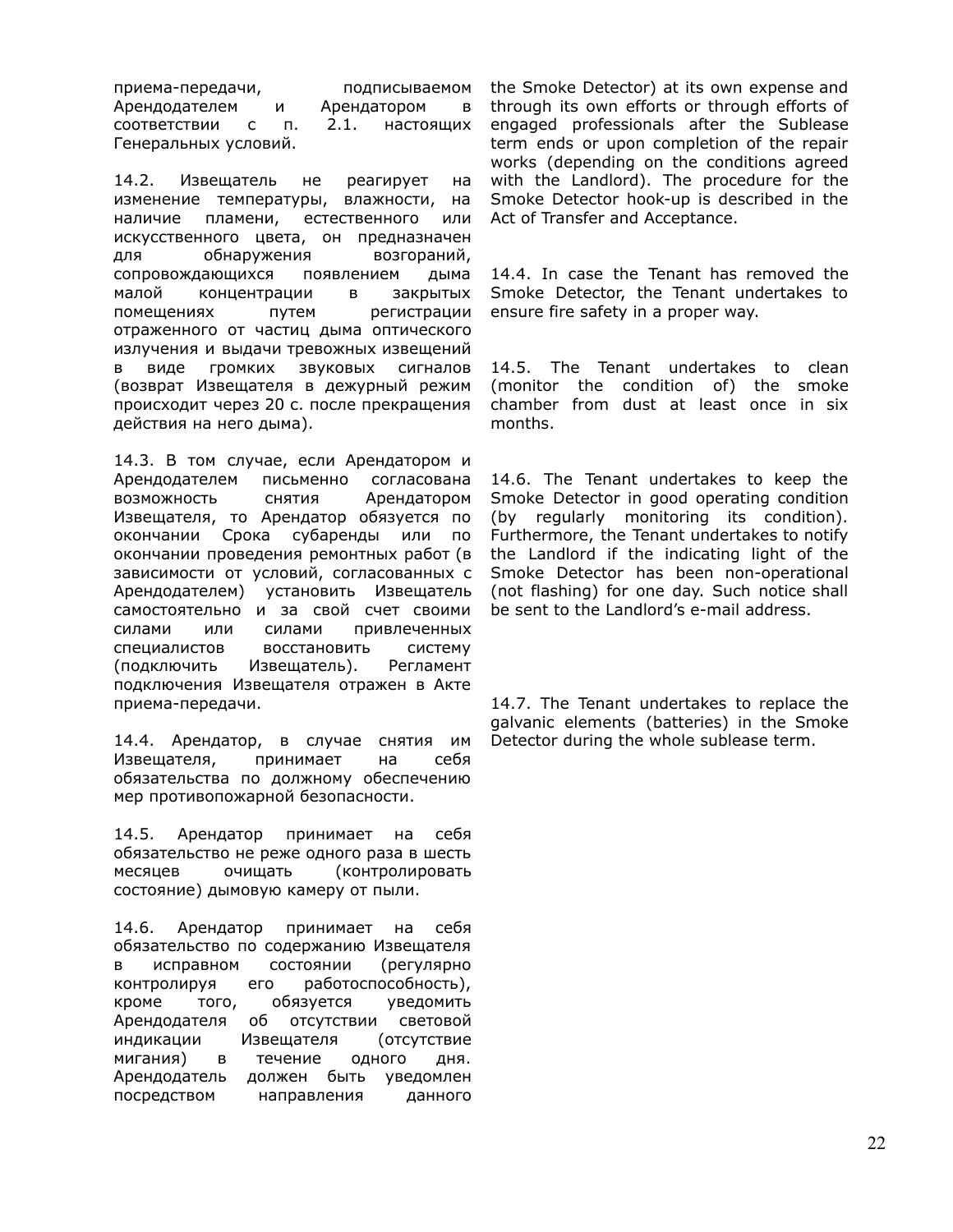уведомления на адрес его электронной почты.

14.7. Арендатор принимает на себя обязательство по смене гальванических элементов (батареек) в Извещателе в течение всего срока субаренды.

## **15. Персональные данные.**

15.1. При обработке персональных данных для целей Договора Стороны обязаны принимать необходимые организационные и технические меры для защиты персональных данных от неправомерного или случайного доступа к ним, уничтожения, изменения, блокирования, копирования, распространения персональных данных, а также от иных неправомерных действий в соответствии с положениями Закона N 152-ФЗ.

15.2. Арендодатель вправе использовать любую информацию, полученную в связи с исполнением Договора и в рамках Договора, для разработки анализа и оценки услуг и деятельности, а также для целей статистики и контроля проживающих в Помещении граждан.

15.3. Стороны подтверждают, что обработка персональных данных создает обязательства как для Арендодателя, так и для Арендатора, например, обязательство Арендатора по информированию физических лиц, к которым имеют отношение персональные данные, о такой обработке.

15.4. Полученные персональные данные физических лиц будут использоваться Арендодателем исключительно для целей Договора. Настоящим Арендатор подтверждает, что Арендодатель получает разрешение на хранение и обработку персональных данных физических лиц для указанных выше целей.

# **16. Прочие положения.**

16.1. Настоящие Генеральные условия и Договор содержат полное соглашение Сторон и заменяют собой все

# **15. Personal data.**

15.1. In the processing of personal data for the purposes of the Agreement the Parties are obliged to take the necessary organizational and technical measures to protect personal data against unauthorized or accidental access, destruction, modification, blocking, copying, distribution of personal data, as well as other illegal actions in accordance with the provisions of the Law N 152-FZ.

15.2. The Landlord is entitled to use any information generated in connection with the Agreement to develop, analyze and assess its services and operations as well as and for statistical purposes and control of citizens living in the Premises.

15.3. The Parties acknowledge that the processing referred herein generates some obligations both for the Landlord and the Tenant e.g. that individual persons to whom the Tenant personal data relate are to be informed on such processing.

15.4. The received personal data of individuals shall be used by the Landlord only for the purpose of the Agreement. Hereby the Tenant acknowledges that the permission to the Landlord is given to store and process the personal data of individual persons for above mentioned purposes.

### **16. Miscellaneous.**

16.1. The present General conditions and the Agreement constitute the entire agreement between the Parties and supersede all prior